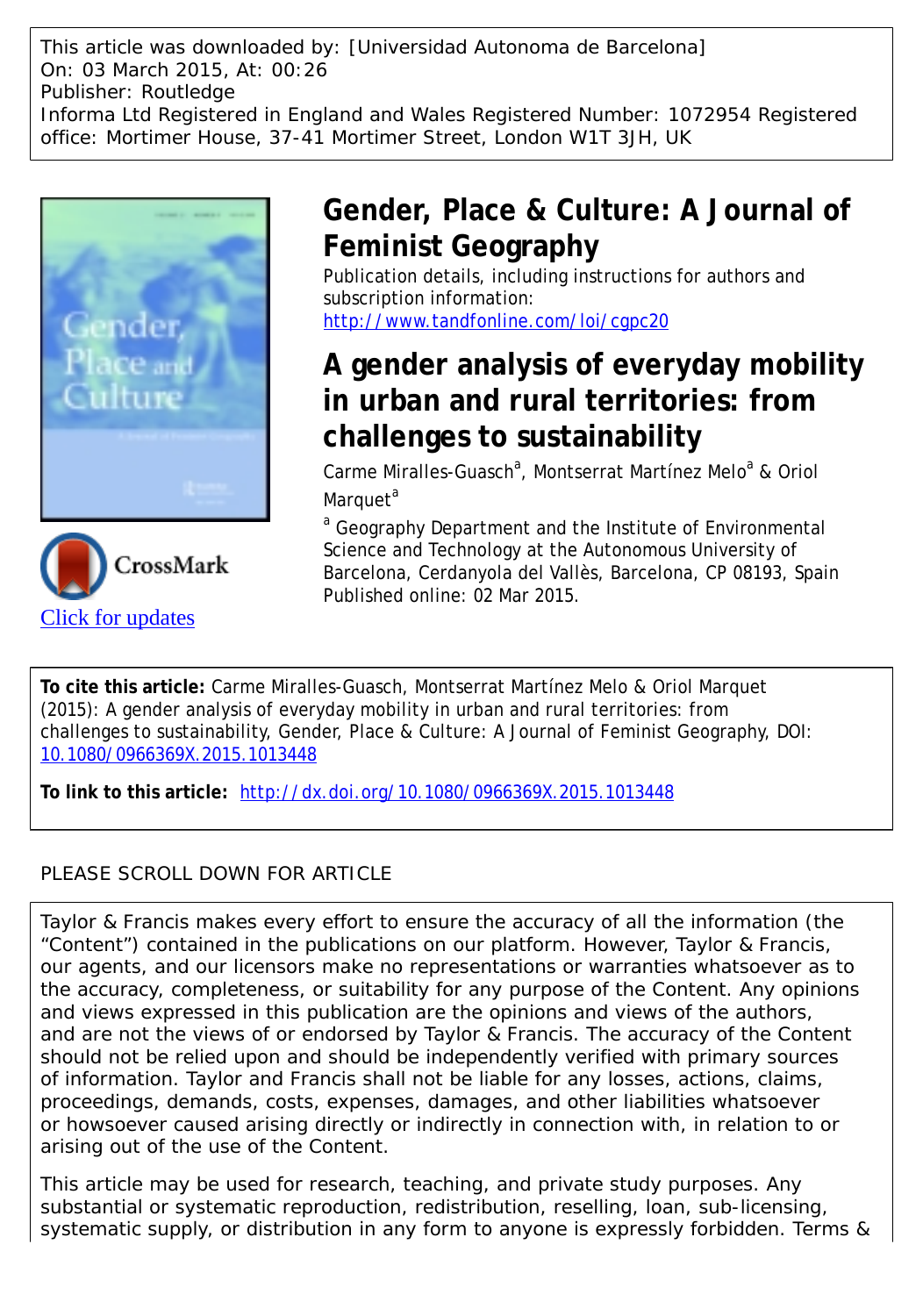Conditions of access and use can be found at [http://www.tandfonline.com/page/terms](http://www.tandfonline.com/page/terms-and-conditions)[and-conditions](http://www.tandfonline.com/page/terms-and-conditions)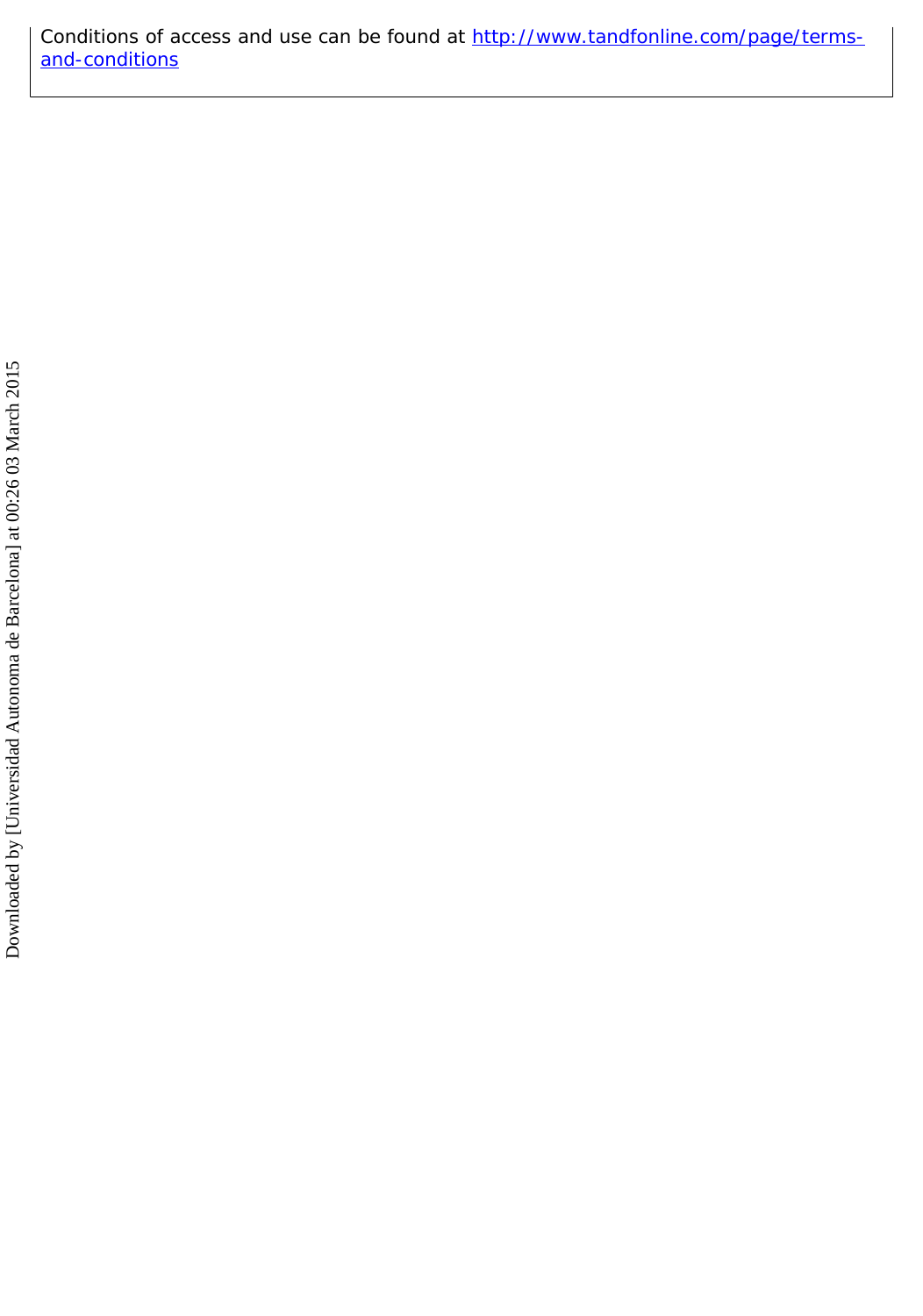Carme Miralles-Guasch\*, Montserrat Martínez Melo and Oriol Marquet

Geography Department and the Institute of Environmental Science and Technology at the Autonomous University of Barcelona, Cerdanyola del Valle`s, Barcelona, CP 08193, Spain

(Received 29 November 2013; accepted 7 November 2014)

Gender differences in mobility patterns between women and men have long been acknowledged. This study analyses how these differences are reproduced in different urban and rural contexts. Using mobility data from a large travel survey taken in 2006 in Spain, we examine the differences between gender mobility through age, modal split and trip purposes. Special attention is paid to how territory shapes mobility and how these territorial settings differently affect gendered mobilities. The use of this data source allows the comparison of all trips made by the total population, including all means of transport. By taking a global view on mobility, the uneven relationships that men and women have with different means of transport become more visible. After disaggregating data by age and territorial settings, results show that women are using sustainable transport modes more often than men, and travelling for more diverse reasons. Gender is thus a fundamental variable in understanding modal split and, by extension, transport sustainability, in terms of energy consumption and the emission of greenhouse gases. From this point of view, we consider women's mobility knowledge and practices – typically related to the most sustainable means of transport – as factors with rising value that could effectively guide public policy in its way to promote more sustainable mobility patterns.

Keywords: daily mobility; transport; gender; sustainable; urban; rural

#### Introduction

During the 1970s, transport planners in the USA began to recognize that the demand forecasts could not continue to treat the population as a monolithic block; it was necessary to differentiate various population subgroups, and then address their specific transport needs and demands. From this initial idea came the first studies that analysed women's and men's mobility patterns differently. However, these studies remained at the margins of conventional transport planning and research until the concept of daily mobility became well established (Law [1999\)](#page-18-0). With this conceptual change, people became the subject of mobility analysis, and the means of transport were considered the instruments that allow a choice of different speeds of movement (Miralles-Guasch [2002](#page-19-0)). Furthermore, not only mechanical transport was considered: for the first time, but walking also became a recognized transport category in itself (Bettini [1998\)](#page-17-0). Likewise, the mobility phenomenon expanded beyond the individual to the collective dimension (Ciuffini [1993](#page-17-0)) to the extent that it characterizes the living conditions of different social groups.

Recently, the concept of daily mobility has been placed squarely within the coordinates of sustainability, giving rise to the notion of sustainable mobility (Whitelegg

<sup>\*</sup>Corresponding author. Email: [carme.miralles@uab.cat](mailto:carme.miralles@uab.cat)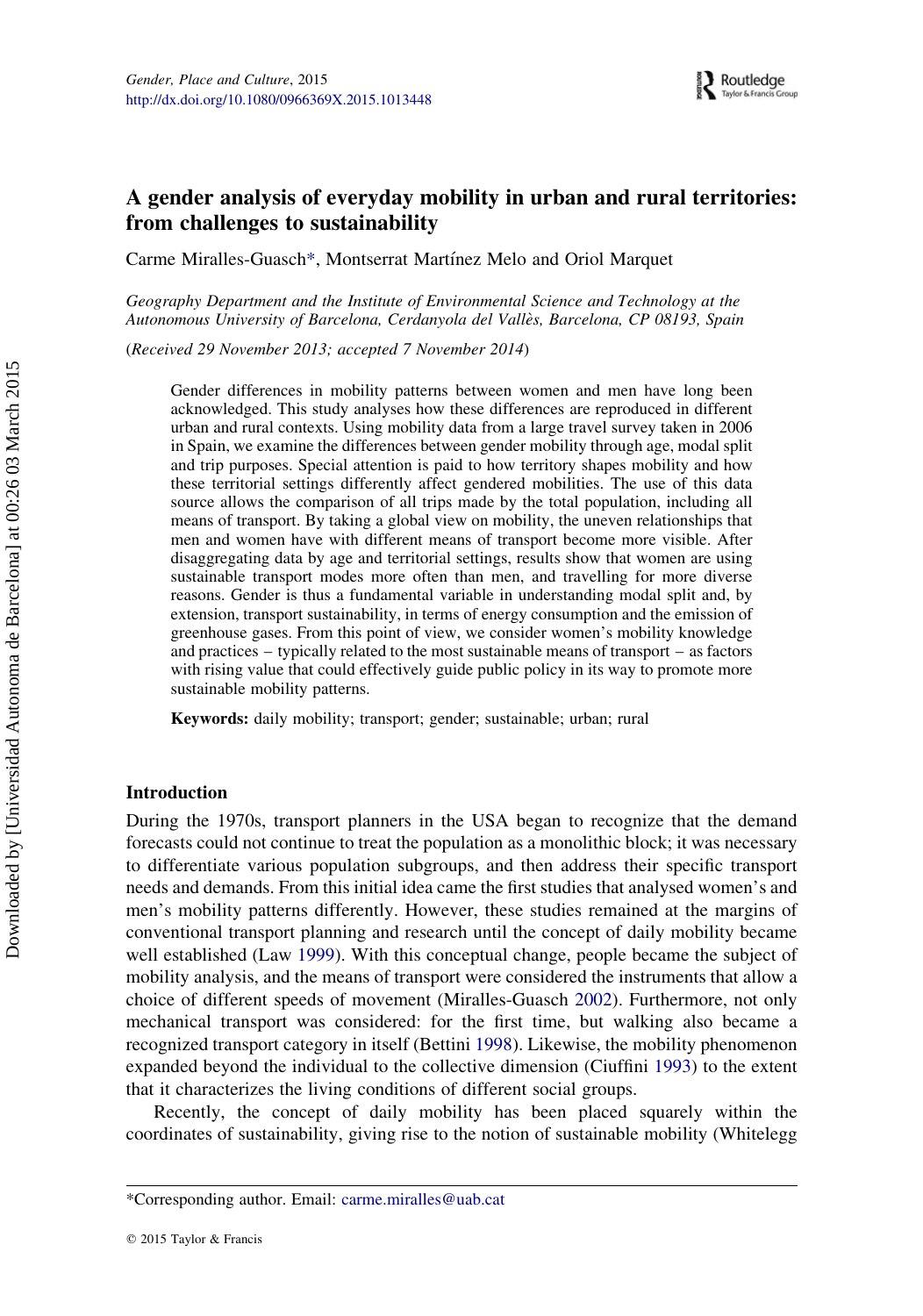[1993](#page-20-0); Polk [2004](#page-19-0)). This analytical axis is gaining in importance for two major reasons: climate change and accessibility issues. In the environmental context, the transport sector contributes greatly to the greenhouse gas (GHG) emissions to the atmosphere (Fulford [1996](#page-18-0); OECD [2010](#page-19-0)). The sector also determines the level of access a population has to activities that shape the patterns of daily living, which is closely related to issues of social inclusion/exclusion (Hodgson and Turner [2003](#page-18-0); Lucas [2012](#page-19-0)). In addition, territorial characteristics are of critical importance in considering these environmental and social dimensions.

In this analytical context, as Hanson [\(2010](#page-18-0)) and Conlon [\(2011](#page-17-0)) point out, the field of gender studies acquires a central role with respect to daily mobility. Gender analysis is no longer limited to differences between the mobility patterns of women and men, but it also assesses their relationship with the new values associated with sustainability (Miralles-Guasch [1998](#page-19-0)). These values identify some mobility patterns as more appropriate than others because some means of transport are clearly more sustainable than others, and gender is directly related to the modal split in a population.

The following section provides a theoretical perspective on the new mobility variables that are emerging from the sustainability perspective, and focus on recent studies that have addressed gendered mobilities. The third section offers a brief explanation of the main data sources and the study area, and details the data treatment methodology. The fourth section comprises the main analysis of gender mobility differences in distinct territorial settings in Catalonia. Finally, in the last section we discuss our results in the context of related literature and raise some potential directions for future research.

#### New variables in mobility analysis from the sustainability perspective

The twenty-first century will be defined by the sustainability paradigm, and that will influence the approach used for most territorial analyses. Sustainability must include environmental, economic and social dimensions, as clearly laid out in the Brundtland Report (WCED [1987](#page-20-0)). In this context, mobility and transport behaviours cannot be ignored in our efforts to understand territory, either on its urban or rural context.

Climate change is one of the key environmental issues. It is well known that most of the carbon dioxide  $(CO<sub>2</sub>)$  emissions in today's world are generated by housing and transport (IPPC [2008\)](#page-18-0). Among the GHGs covered by the United Nations Framework Convention on Climate Change,  $CO<sub>2</sub>$  is the most important; in 2004, it constituted 77.0% of total anthropogenic GHG emissions, of which 56.6% is generated by fossil fuel use (Rogner [2007](#page-19-0)). In 2009, the transport sector was responsible for  $28.2\%$  of equivalent CO<sub>2</sub> emissions in Catalonia (OCCC [2012a\)](#page-19-0), a 38% increase in GHG emissions since 1990 (OCCC [2012b\)](#page-19-0).

The more important information in these data is the inequality in the  $CO<sub>2</sub>$  emissions from different modes of transport. According to the European Environmental Agency ([2007\)](#page-18-0), road transport was responsible for 71.4% of total  $CO<sub>2</sub>$  emissions by the European Union transport sector in 2007. Any strategy promoting sustainable growth and attempting to reduce the impacts of atmospheric pollution must focus on the modal split (Miralles-Guasch [2002](#page-19-0)).

In this specific environmental matter, territory also plays a major role. Some areas facilitate the use of less contaminating transports, such as walking or cycling, thanks to their population density, distribution of public spaces or location of business activities, facilities and services. In contrast, other areas prioritize the use of a private vehicle (Gaines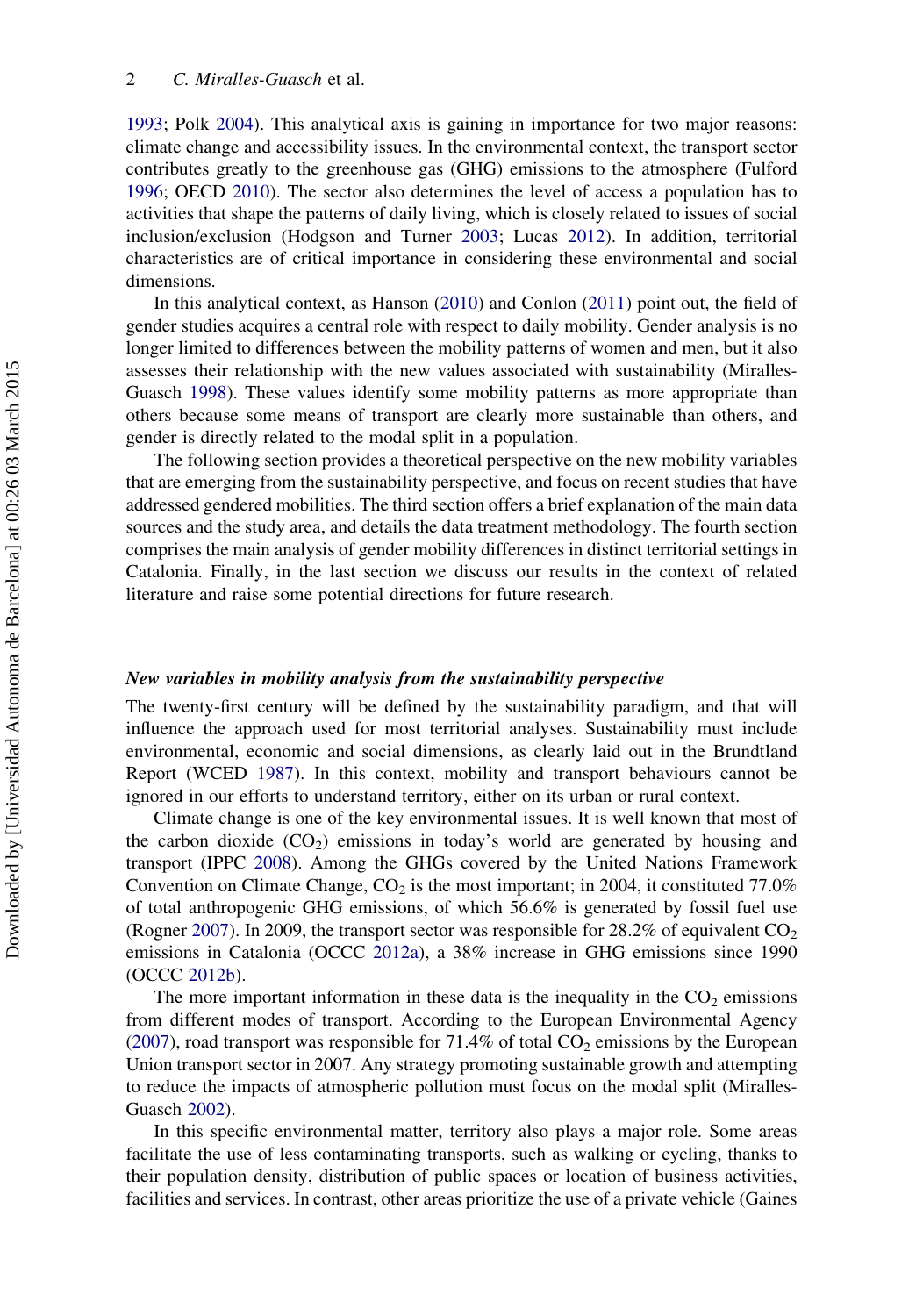and Jaeger [2009](#page-18-0)). As a result, some spaces are more or less sustainable than others, and contribute to climate change to a different extent (Whitelegg [1997](#page-20-0); Seguí Pons et al. [2004](#page-20-0)).

In this context, the new way of approaching the study of territory, which emphasizes proximity and views the neighbourhood as a unit of daily life (Atkinson, Dowling, and McGuirk [2009\)](#page-17-0), has been labelled as New Urbanism in the USA or Compact City in Europe (Maat and Timmermans [2009](#page-19-0)). This new set of urban views promotes mixed uses, compact cities and high-quality urban spaces that allow people to socialize. Its founding text and principles, Charter of the New Urbanism (Congress for the New Urbanism [1996](#page-17-0)), calls for a city that differs substantially from the precepts of Modern Architecture at the beginning of the twentieth century, and attempts to pave a new way for sustainable urban planning that is quite distinct from the functionalism of the Athens Charter (Young [1995](#page-20-0)). In this new urban model, walking, bicycle and public transport are the reference means of transport, in contrast with the old model that established the car as the great icon of the modern world (Rodríguez and García Palomares [2012\)](#page-19-0).

The social dimension is also defining the new paradigm of sustainability. Related to daily mobility, it defines levels of social exclusion, which is in turn related to accessibility). Social exclusion is related not only to a lack of opportunities but also to a lack of access to the places where these opportunities are located (Preston and Rajé [2007](#page-19-0)). A specific place cannot be labelled as more or less accessible without taking into account the characteristics of the population that uses it – or would use it (Farrington [2007\)](#page-18-0). The characteristics of each area play an important role in the accessibility of goods and services, and disadvantaged social groups are often relegated to particular residential areas (Sanz [1999;](#page-20-0) Allain [2000](#page-17-0)). This is even more important in those places where a car is essential to guarantee access to daily needs than in those where owning a private vehicle is optional or even inconvenient (Lucas, Grosvenor, and Simpson [2001\)](#page-19-0). Investigating on population and land characteristics also introduces what Sheller and Urry [\(2006](#page-20-0)) define as New Mobilities, understanding mobility as far more than just carrying people. Indeed, seeing mobility as not just a means of providing access to workplaces and amenities, but also providing opportunities and constraints, freedom and limitation, justice and inequality – over time and across space (Hannam, Sheller, and Urry [2006](#page-18-0))

The mobility models of each urban/rural area determine the degree to which citizens can participate in social and professional opportunities (Bramley et al. [2009\)](#page-17-0), which is directly related to social sustainability. Within the paradigm of sustainability, and specifically its environmental and social dimensions, it is essential to analyse mobility models in different territories, stressing the use of different transport modes. Modal split has become a fundamental variable within these parameters; it is deeply unequal and the differences depend heavily on the population groups and urban/rural territories analysed.

#### Women's everyday mobility, knowledge and practices

Various studies conducted in very different places have shown that the characteristic features of women's daily mobility patterns differ from those of their male counterparts, due to their gender roles in the social structure (Dickinson et al. [2003](#page-18-0); Hanson [2010](#page-18-0)). Women are more likely to use public transport and non-motorized transport, particularly walking. These characteristic features span a range of cultures and geographical locations, which underlines the structural value of these gender differences (Blumen [1994](#page-17-0); Diaz [1995](#page-18-0); Coutras [1996;](#page-18-0) Murakami and Young [1997](#page-19-0); Miralles-Guasch [1998;](#page-19-0) Root [2000](#page-20-0); Polk [2004](#page-19-0); Rosenbloom [2006;](#page-20-0) Vance and Iovanna [2007\)](#page-20-0).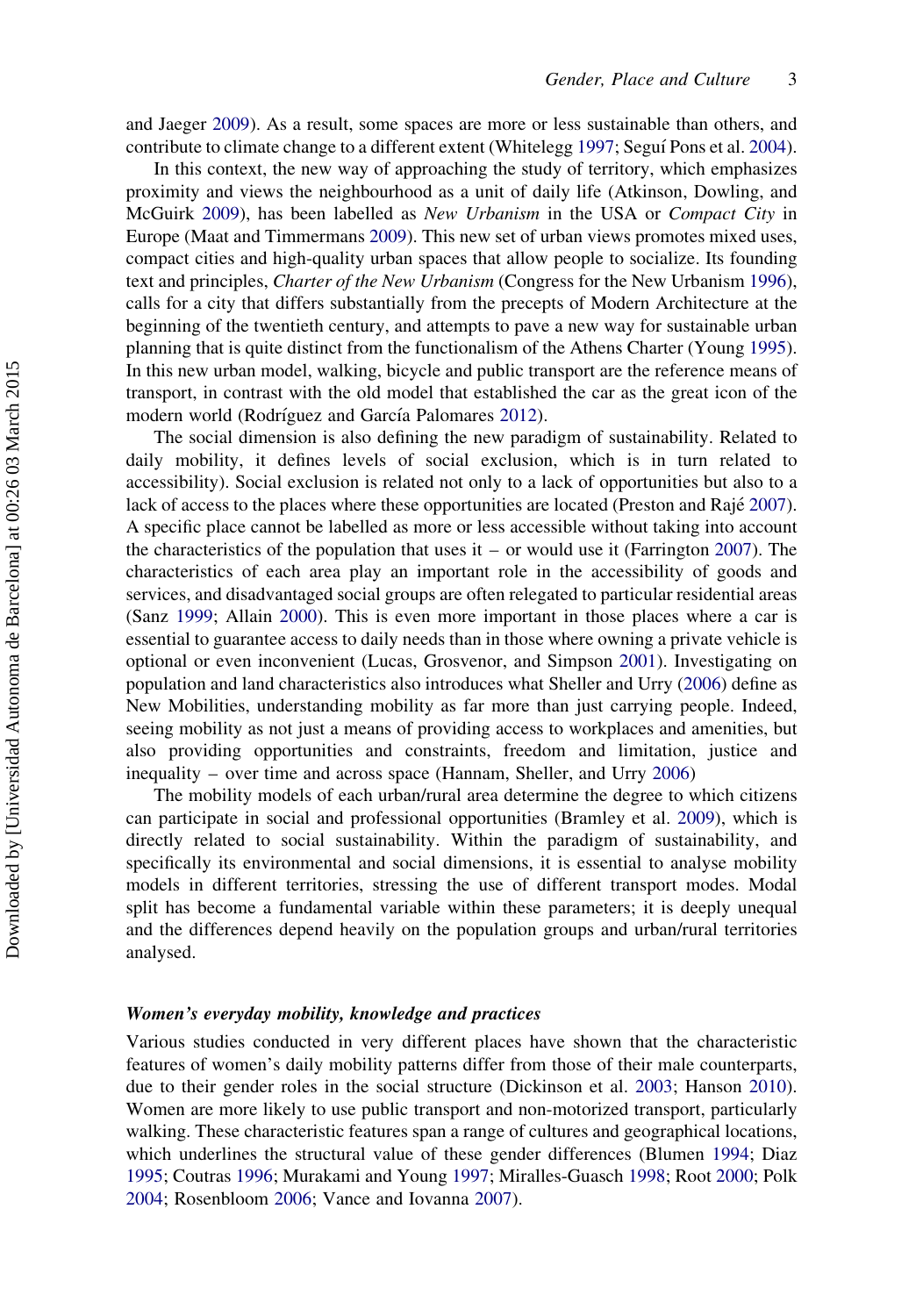There is a body of literature on mobility and gender that considers these differences to be decreasing as women increasingly use motorized private transport, travel at faster speeds and commute longer distances (Golob, Kim, and Ren [1996](#page-18-0); Paz and Salomon [1996](#page-19-0); Dobbs [2005](#page-18-0); Priya and Uteng [2009](#page-19-0)). Some of this literature assesses these changes in positive terms, based on the assumption that these new mobility patterns guarantee more individual freedom, better job opportunities and greater social inclusion, thus in part redressing the marginalization and exclusion that women have experienced (Blum [2004\)](#page-17-0). All in all, this positive evaluation implies that the male model (faster travel, longer commutes and more cars) is the optimum mobility model that must, therefore, be imitated. However, this assessment contradicts the fact that the less polluting means of transport, those that consume less energy and offer higher levels of accessibility and social inclusion, are precisely the non-motorized and public modes.

However, in the end most of the studies on gender and mobility have been focused on the relation between women and private transport (Law [1999](#page-18-0)). Therefore, the majority of the analyses that include time-specific knowledge and practices (Hanson [2010,](#page-18-0) 8) do so from the perspective of the automobile. One such example is the work of Siren and Hakamies-Blomqvist [\(2005](#page-20-0)), who define the practices and the experience quality of using and driving the car. If the sustainability concept places public and non-motorized transport at the centre of the debate, women's knowledge and practices with these modes of transport becomes increasingly important (Hamilton and Jenkins [2000](#page-18-0)).

In order to evaluate gender-based mobility models in greater depth, we need to address the question of why people need to travel and why greater speed is needed at an individual level. If the purpose of travel is to get to places to carry out daily activities, then mobility is not an end in itself. It is the means to gain access (accessibility) to those activities, and therefore the objective of public policies ranging from transport services to urban planning is to make resources available, distribute land uses, and determine equality of access to opportunities. The objective of individual-level, subjective strategies is likewise to increase individual accessibility and to avoid segregation and exclusion. This objective is not related to travelling at greater speeds, to private means of transport, or to distance, but rather to arriving at a particular place at a certain time with reasonable effort (Banister [2011\)](#page-17-0).

The main purpose of this article is to illustrate the differences between men and women's mobility patterns in Catalonia, one of Spain's autonomous communities. This is a necessary starting point to be able to appreciate the various alternatives selected by both genders on a daily basis in equal contexts. The purpose of this analysis is to determine whether gender differences are reproduced across both urban and rural areas, whether the gender factor differs by age group, and whether, given the same urban conditions, young people and adults continue to reproduce gender differences.

#### Sources and methodology

Starting from the idea that in order to understand how gender determines journeys it is most important to treat all types of daily trips in the same way, information sources are needed that count journeys homogeneously, such as the daily travel surveys used in the present study. The reasons for choosing specific population and territorial variables for analysis are also described below.

#### The main source: daily travel survey

Most information sources in the social sciences now include gender as a structural variable. Therefore, quantitative mobility data that record gender (often intended only as a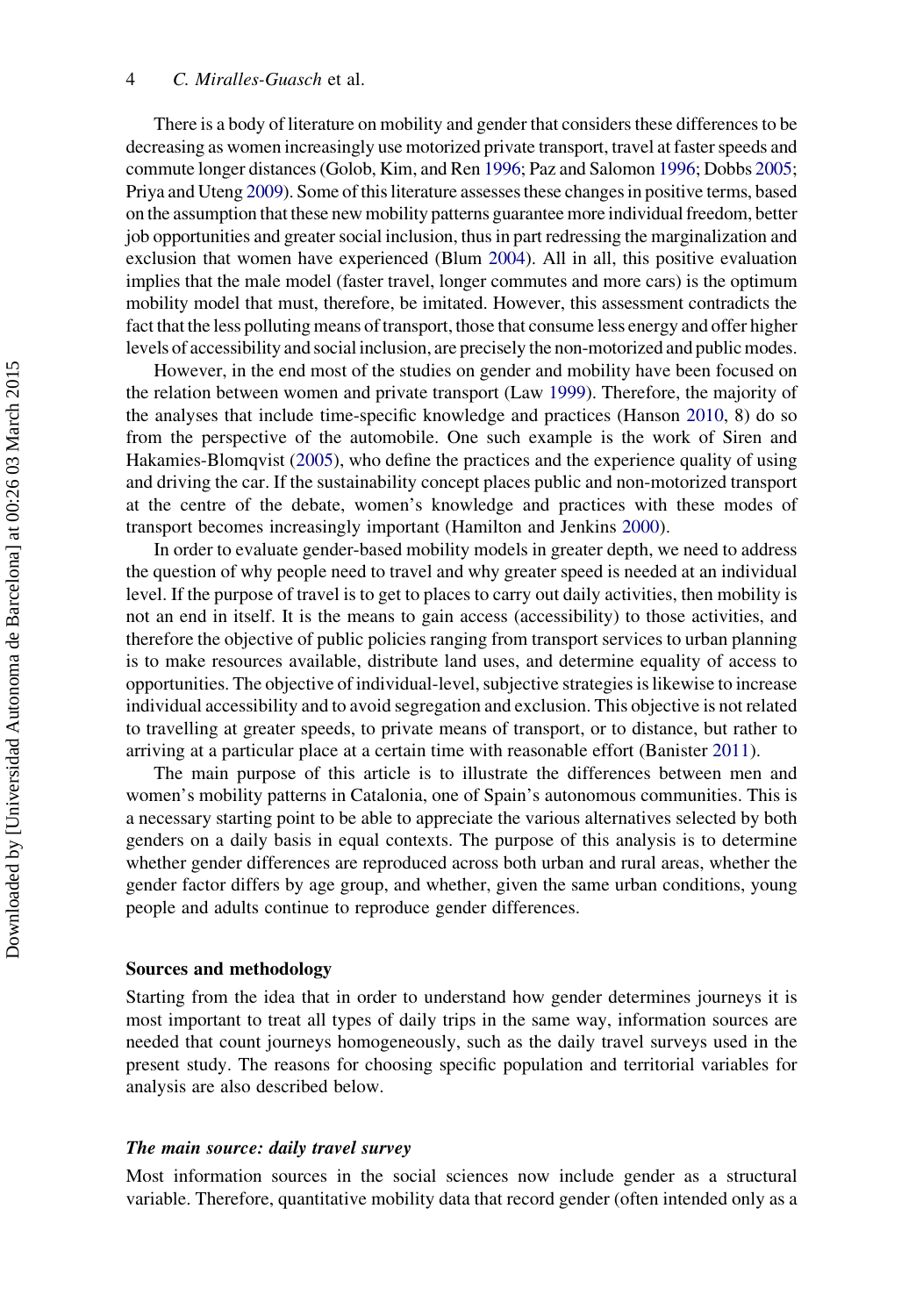variable for sampling control) can be used for a descriptive and potentially explicative assessment of mobility patterns.

In Catalonia, there is a long history of studying habitual population mobility patterns. A questionnaire on mobility was first included in the Catalan census in 1970, and was repeated during the 1981 and 2001 censuses, although only the first outbound journey of the day to work or place of study was recorded. The main data source for the present study was the Everyday Mobility Inquiry questionnaire, a wide-ranging 2006 survey (hereafter, EMQ06). The aim of the EMQ06 survey, an initiative of the Catalan government (Generalitat de Catalunya) and the Metropolitan Transport Authority (ATM & GC [2006](#page-17-0)), was to describe the mobility of the resident population of Catalonia during workdays and weekends.

The EMQ06 characterized mobility according to the reasons for any displacement (trip motivation), the means of transport used in each case, time and spatial distribution, and average time expenditure. A wide range of indicators were included, allowing a comprehensive analysis that links mobility with factors ranging from the territorial setting of each journey to specific characteristics of the individual(s) making the trip, by population segment (age, sex, socio-economic data). The territorial scope was the entire Autonomous Community of Catalonia, and 106,091 computer-assisted telephone interviews (CATI) were performed (ATM & GC [2006](#page-17-0)). The broad scope of the EMQ06 allows analysis by municipality, county and other functional or administrative units of the General Territorial Plan of Catalonia. The EMQ06 structures its data into 856 transport zones for the whole of the Catalan territory.<sup>[1](#page-17-0)</sup>

### Data treatment by territory and population age

The present study takes place in Catalonia, an administrative unit located of northeast Spain. The region is divided into 947 municipalities, which are characterized as rural or urban based on a threshold of 10,000 inhabitants. There are 826 rural municipalities labelled as rural  $($  < 10,000 inhabitants), comprising 19% of the total population and 23 large cities, each with more than 50,000 inhabitants, where 54% of Catalonia's total population lives. The most common urban morphology, both for rural and urban areas, is compact development. This historical pattern has only been slightly altered since the 1970s, with the emergence of some dispersed urbanization around the major cities. Additionally, the intensive land use mix, together with a small retail tradition and the maintenance of high-quality public spaces, shape the Mediterranean urban landscape (Garcia-Ramon, Ortiz, and Prats [2004;](#page-18-0) Casellas et al. [2013](#page-17-0); Marquet and Miralles-Guasch [2015](#page-19-0)).

These urban conditions have granted an important presence of non-motorized mobility. In 2006, 50% of total trips in the 23 large cities were made by walking, compared with 35% in rural municipalities. Alongside the size of the municipality, the offer of urban public transport is also a key factor at determining everyday mobility patterns of the resident population. Based on this premise, the Catalan Municipal Act of 2003 established urban transport to be mandatory only in municipalities with more than 50,000 residents.

Because of that, the territories selected for the study were rural municipalities  $(<10,000$  inhabitants, with no legal obligation to provide public transport services), and those urban municipalities required by law to provide public transport  $($  > 50,000 inhabitants). Intermediate-sized municipalities (population  $>10,000$  and  $< 50,000$ ) were excluded from analysis. These criteria allowed the study of two types of territorial setting with well-defined differences in mobility offerings, and to assess the role of gender as an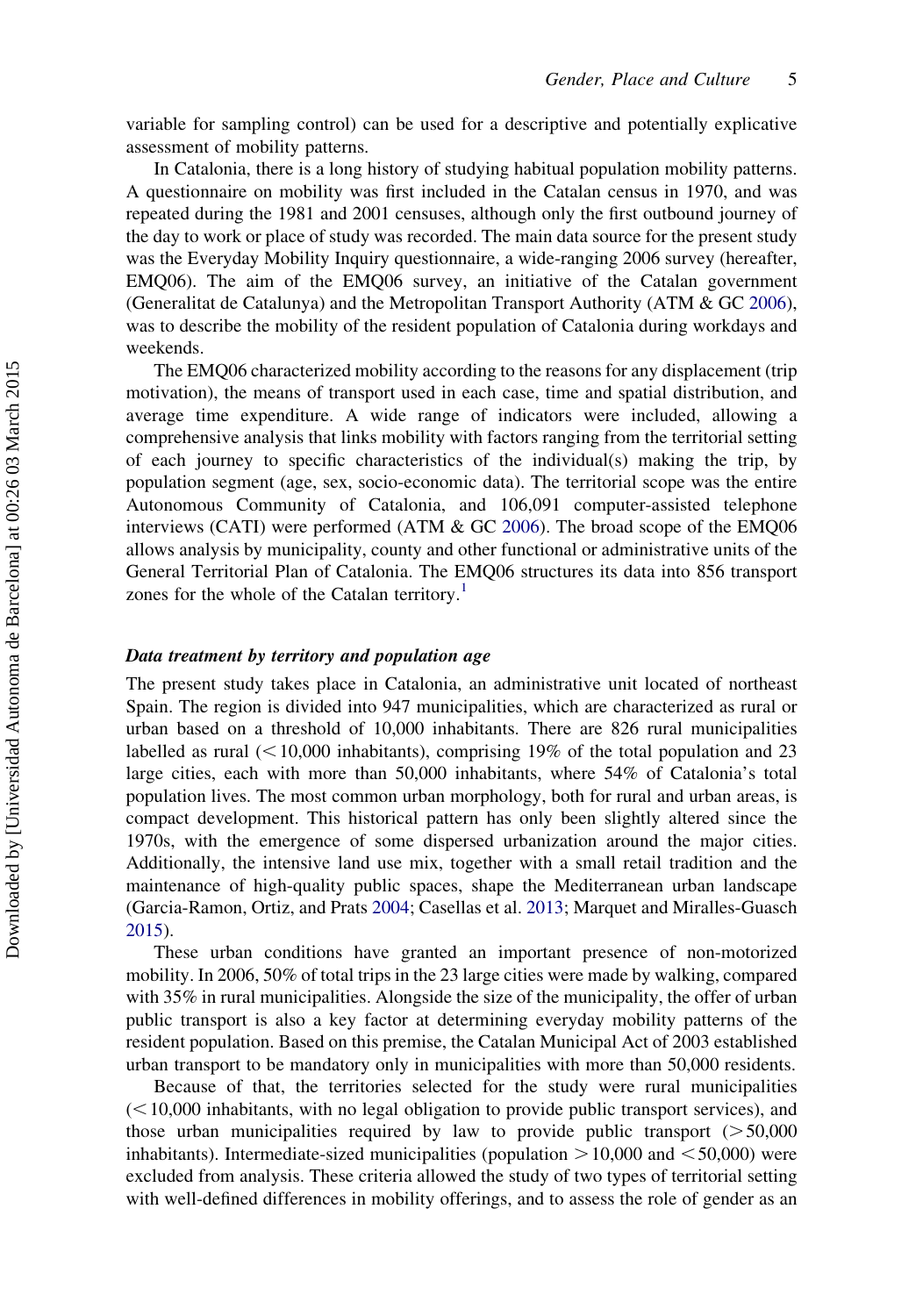independent variable in the mobility patterns reported in each setting. The total population sample was 3,677,335 individuals.

Data analysis was focused exclusively on weekday travel by the active population, the social group that is most likely to be engaged with the labour sphere and therefore also has more motivations to travel. In the present analysis we have only taken into account people aged between 16 and 64 years, thereby avoiding the distortions of populations more likely to be outside the labour market. Due to the breadth and internal diversity of the age range, it was divided into three subgroups: young adults (16 – 29 years old), middle-aged adults  $(30-44)$  and older adults  $(45-64)$ . These population subgroups correspond to the three main vital stages of the working-age population with respect to family obligations. In Catalonia, women are now having their first child at the age of 30 years (IDESCAT [2014](#page-18-0)); therefore, the young adults subgroup corresponds with the stage prior to having children, middle age with responsibility for dependent children and the older adults subgroup with decreased family responsibilities. These two factors, working age and family responsibilities, have the greatest impact on determining everyday mobility (Díaz and Jiménez [2003\)](#page-18-0).

#### Gender mobility in rural and urban areas in Catalonia

The analysis is presented bellow from three key perspectives on the mobility patterns of the study population: mobility versus immobility, gender differences in mobility and trip characteristics, categorized by mode and motivation. Daily mobility was analysed to determine utilization of the various means of transport, one of the variables that most influences environmental impact, and the motivations that generated the trips, assessed by gender; these motivations reflect the various daily tasks involved, which in turn reflect gender roles.

#### Immobility and mobility of rural and urban populations in Catalonia

The EMQ06 data show diverse reasons for a lack of daily mobility: illnesses, working from home, being on vacation or simply not travelling every day. Of the total sample of 3,677,335 people aged 16 –64 years, approximately 190,000 (5.2%) reported no displacements on a normal workday. In rural environments, this proportion was slightly higher (6.7%) than in urban municipalities (4.6%), and reached 7.7% among rural women. In either setting, the differences between men and women were noteworthy. Even within the active population, age was an important variable. Overall, the rate of non-mobility was 4.2% in the younger population, 7.2% for people older than 45 years and reached its highest point, 12.1%, among rural women older than 45 years of age ([Table 1](#page-8-0)).

Having described the non-mobile population, the analysis focused on people aged 16 – 64 years who declared some displacement as part of everyday life in any of the rural and urban municipalities selected. On a standard business day, this population performed some 13 million trips, which account for 56% of the total trips made in Catalonia in a single day. The territorial distribution of these trips, both in urban and in rural areas, was similar to the population distribution itself  $-75\%$  of journeys and residents in the urban areas, the remaining 25% rural – and the average of 3.7 trips per day and per person was the same regardless of territorial type ([Table 2\)](#page-8-0).

However, analysis of trips by gender shows that women had a higher average number of trips than men in all age groups and in both types of territory. The most notable difference was in the 30- to 44-year age group: 4.2 trips by women versus 3.5 trips by men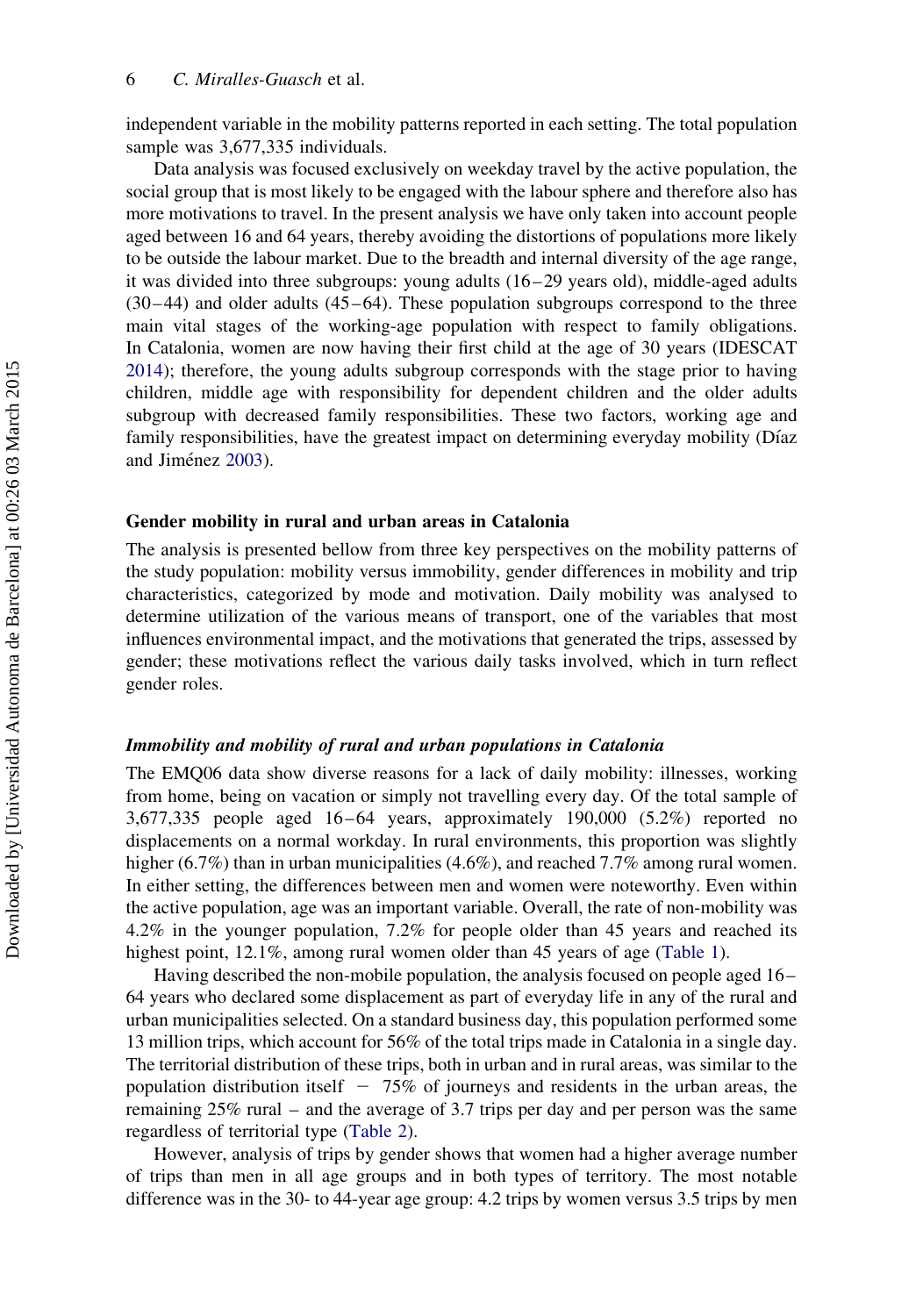|                               |                                            | Gender $(\% )$ |           |           |  |
|-------------------------------|--------------------------------------------|----------------|-----------|-----------|--|
| Municipality type             | Age group                                  | Men            | Women     | Total     |  |
| Urban $(> 50,000$ population, | Young adults $(16-29 \text{ years})$       | 3.6            | 3.6       | 3.6       |  |
| including City of             | Middle-aged adults $(30-44 \text{ years})$ | 3.6            | 4.0       | 3.8       |  |
| Barcelona)                    | Older adults $(45-64 \text{ years})$       | $5.3*$         | $7.2**$   | 6.3       |  |
|                               | Total                                      | $4.2*$         | $5.0**$   | 4.6       |  |
| Rural $(< 10,000$ population) | Young adults $(16-29 \text{ years})$       | 4.8            | 5.0       | 4.9       |  |
|                               | Middle-aged adults (30–44 years)           | 5.0            | 5.4       | 5.2       |  |
|                               | Older adults $(45-64 \text{ years})$       | $7.6*$         | $12.1**$  | 9.8       |  |
|                               | Total                                      | $5.8*$         | $7.7**$   | 6.7       |  |
| Total                         | Young adults $(16-29 \text{ years})$       | 3.9            | 3.9       | 3.9       |  |
|                               | Middle-aged adults $(30-44 \text{ years})$ | 4.0            | 4.4       | 4.2       |  |
|                               | Older adults $(45-64 \text{ years})$       | $6.0*$         | $8.4**$   | 7.2       |  |
|                               | Total                                      | $4.6*$         | $5.7**$   | 5.2       |  |
| Population                    |                                            | 1.880.772      | 1.796.563 | 3.677.335 |  |

<span id="page-8-0"></span>Table 1. Percentage of non-mobile population by gender, age and municipality type.

Source: Own elaboration from EMQ06.

Notes: Test:  $\chi^2$  sig = 000 all categories; adjusted residuals test, corrected.

\*Significantly lower values.

\*\*Significantly higher values.

in urban areas and 4.3 versus 3.6 in rural women and men, respectively. These data indicate that, although a higher proportion of women than men are non-mobile, among the mobile population they were the most frequent travellers, especially middle-aged women. At that age, double shifts of employment and family activities increased the number of tasks and trips. This confirms the relationship pointed out by other studies between the life cycle and gender differences in mobility patterns (Díaz and Jiménez [2003](#page-18-0)) and reaffirms the idea that territorial characteristics are not the only factors determining mobility

| Table 2. Number of trips on weekdays, by gender, age and municipality type. |  |  |  |
|-----------------------------------------------------------------------------|--|--|--|
|                                                                             |  |  |  |

|                                |                                            | Gender $(\%)$ |           |           |  |
|--------------------------------|--------------------------------------------|---------------|-----------|-----------|--|
| Municipality type              | Age group                                  | Men           | Women     | Total     |  |
| Urban $($ > 50,000 population, | Young adults $(16-29 \text{ years})$       | 3.7           | 3.8       | 3.7       |  |
| including City of              | Middle-aged adults $(30-44 \text{ years})$ | 3.5           | 4.2       | 3.9       |  |
| Barcelona)                     | Older adults $(45-64 \text{ years})$       | 3.5           | 3.5       | 3.5       |  |
|                                | Total                                      | 3.6           | 3.8       | 3.7       |  |
| Rural $(< 10.000$ population)  | Young adults $(16-29 \text{ years})$       | 3.6           | 3.6       | 3.6       |  |
|                                | Middle-aged adults $(30-44 \text{ years})$ | 3.6           | 4.3       | 3.9       |  |
|                                | Older adults $(45-64 \text{ years})$       | 3.4           | 3.5       | 3.4       |  |
|                                | Total                                      | 3.5           | 3.8       | 3.7       |  |
| Total                          | Young adults $(16-29 \text{ years})$       | 3.7           | 3.7       | 3.7       |  |
|                                | Middle-aged adults (30–44 years)           | 3.6           | 4.2       | 3.9       |  |
|                                | Older adults $(45-64 \text{ years})$       | 3.5           | 3.5       | 3.5       |  |
|                                | Total                                      | 3.6           | 3.8       | 3.7       |  |
| Population                     |                                            | 1,880,772     | 1,796,563 | 3.677.335 |  |

Source: Own elaboration from EMQ06.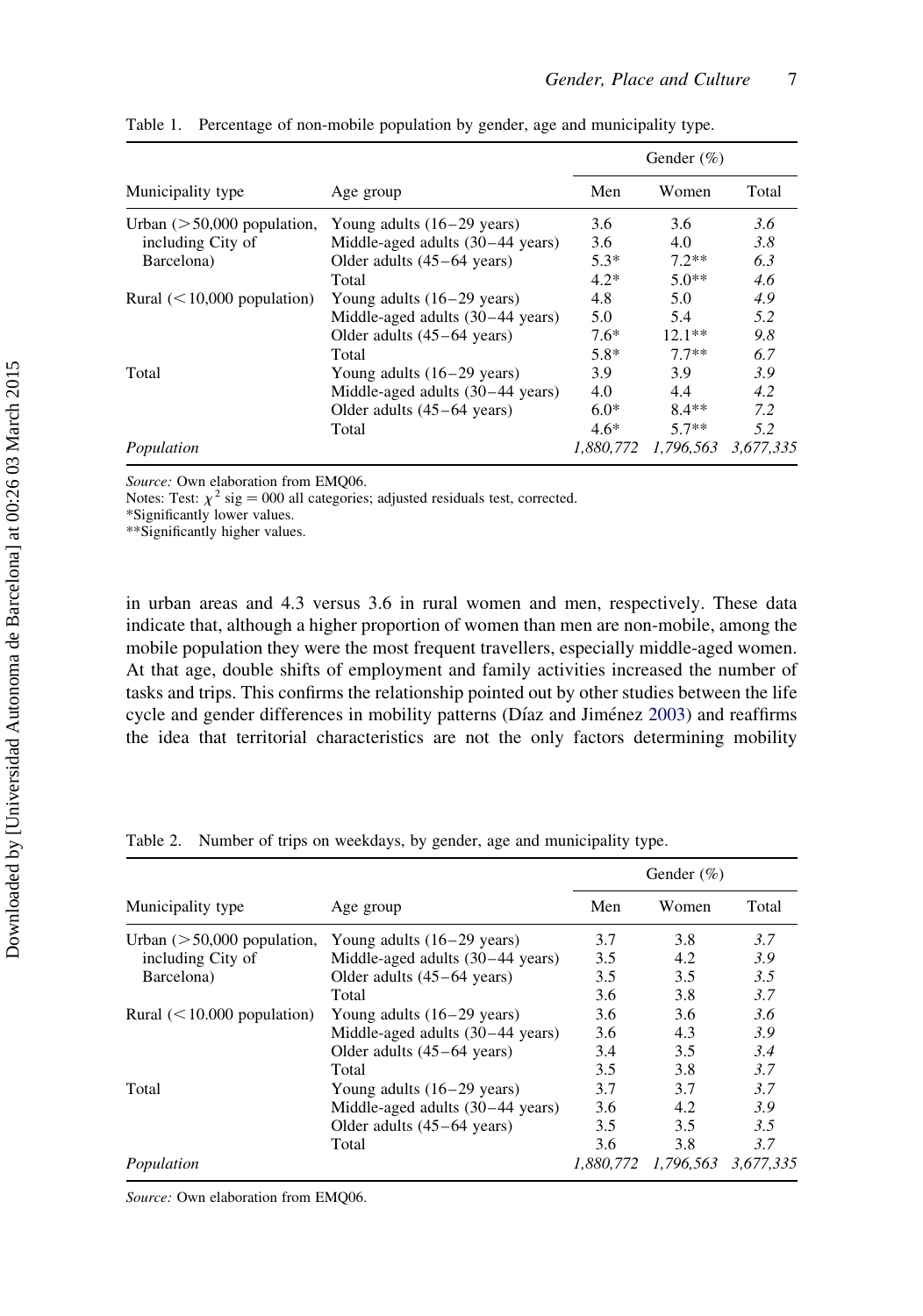<span id="page-9-0"></span>patterns. Daily chores, errands and activities, and with them the gender-related differences in lifecycle play a major role (Lee and McNally [2003\)](#page-19-0).

# Gender differences in the choice of modes of transport

Most of the studies conducted in very different locations around the world that analyse mobility from a gender perspective report that one of the major asymmetries between men and women is the mode of transport utilized for daily trips (Little [1994;](#page-19-0) Diaz [1995](#page-18-0); Coutras [1996](#page-18-0); Law [1999](#page-18-0); ; Lee and Mcdonald [2003;](#page-19-0) Cristaldi [2005](#page-18-0); Rosenbloom [2006\)](#page-20-0). In the present population, 44.7% of journeys were made in private transport, 37.6% on foot and  $17.7\%$  by public transport<sup>[2](#page-17-0)</sup>. However, the overall patterns differed by gender. Women completed 44.4% of their total trips on foot, compared to 30.8% for men, 20.5% by public transport versus 14.9% for men, and just 35.1% by private vehicles, while men chose this mode in most (54.4%) cases (Table 3).

Within this general framework, there were significant differences in the modal split in urban and rural communities. In rural areas, almost 70% of displacements were made by private transport, compared to 36.4% in the urban municipalities. Walking was used for 26.3% and 41.5% of trips, respectively, and finally, public transport for just 5.1% of rural trips versus 22% in urban spaces. These differences reflect the inequality in the availability of public transport between smaller rural communities and the urban municipalities that are required to provide some kind of public service. The results were also affected by the greater difficulty of driving and parking private cars in larger, congested cities, which in many cases discourages their use. Taken together, these two factors establish a modal split (public transport and walking were more frequently used than private vehicles) favouring sustainability in urban areas. It is also true that in absolute numbers, rather than percentages, rural communities have less total population and individuals make fewer trips.

It can be said that the modal split has different proportions by gender and territory, allowing an assessment of differences between men and women in local contexts with very

| Municipality type                       | Mode of transport | Men       | Women     | Total     |
|-----------------------------------------|-------------------|-----------|-----------|-----------|
| Urban $(> 50,000$ population, including | Walking           | $34.4*$   | $48.3**$  | 41.5      |
| City of Barcelona)                      | Public transport  | $18.6*$   | $25.4**$  | 22.0      |
|                                         | Private transport | $47.0**$  | $26.3*$   | 36.4      |
|                                         | Total             | 100.0     | 100.0     | 100.0     |
| Rural $(< 10,000$ population)           | Walk              | $20.6*$   | $32.3**$  | 26.3      |
|                                         | Public transport  | $4.7*$    | $5.6**$   | .5. I     |
|                                         | Private transport | $74.7**$  | $62.1*$   | 68.6      |
|                                         | Total             | 100.0     | 100.0     | 100.0     |
| Total                                   | Walk              | $30.8*$   | $44.4**$  | 37.6      |
|                                         | Public transport  | $14.9*$   | $20.5**$  | 17.7      |
|                                         | Private transport | $54.4**$  | $35.1*$   | 44.7      |
|                                         | Total             | 100.0     | 100.0     | 100.0     |
| Population                              |                   | 1.880.772 | 1.796.563 | 3,677,335 |

Table 3. Modal choice, by gender and municipality type.

Source: Own elaboration from EMQ06.

Notes: Test:  $\chi^2$  sig = 000 all categories; adjusted residuals test, corrected.

\*Significantly lower values.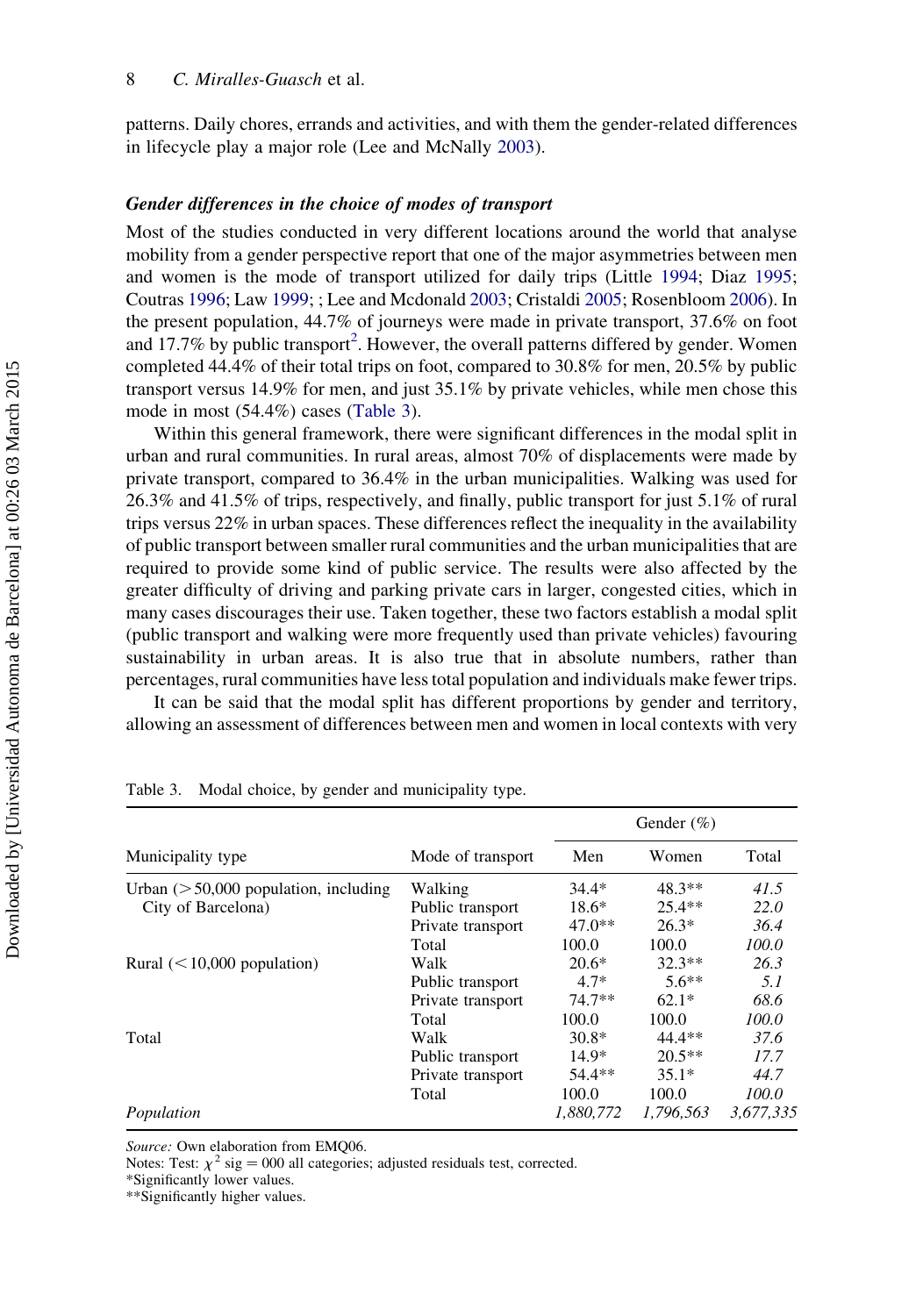different starting positions, such as rural and urban cores. These differences in mobility patterns were not fully explained by the differences in availability of public transport or type of municipality, because men and women chose different modes of transport regardless of the environment studied [\(Table 3](#page-9-0)).

In both urban and rural areas, women made greater use of more sustainable (walking and public) transport than men. In urban municipalities, 48.3% of women's trips were walking trips and 25.4% used public transport, compared to 34.4% and 18.6% of men's trips, respectively. In contrast, the rates for private transport were 26.3% versus 47%, respectively. In rural areas, women also walked more (32.3% vs. 20.6%) and used less private transport (62.1% and 74.7%), respectively; differences in the use of public transport were minimal because the availability is anecdotal in settings where it is not required by law. By gender, the mobility model in urban and rural areas is located on an axis drawn through the means of single-use transport: walking and private vehicles, with urban women located on one end, representing the greatest utilization of walking for daily mobility. Rural men are at the other end of the spectrum, with the highest use of private modes.

Might these differences of modal split by gender be a matter of age? This question was addressed by adding the study's three age groups to the analysis. Adults older than 45 years were notable because they walked on 45.1% of their trips, while middle-aged adults, aged 30 to 44 years, predominantly (51.4%) used private transport. In contrast, young adults, aged  $16-29$  years, made  $42.7\%$  of their trips by public transport. Walking and use of public transport was much less prevalent in rural than in urban areas: middle-aged adults travelled by private vehicle for 74% of all movements ([Table 4\)](#page-11-0).

Furthermore, these differences in the use of private transport are not just a matter of rurality or age, as mobility patterns of men and women were different in all age groups and in both types of municipalities. Even at the age when private vehicles are used the most, between 30 and 44 years, urban men used the car in 56.7% of all trips, compared to only 30.9% for women. In rural areas, the proportions were 80.1% for men and 68.8% for women. Thus, in middle age, when childcare and household responsibilities require higher levels of personal commitment, women more frequently used private transport, a mode that in many cases is perceived as a way of saving time. Nonetheless, women in this age group still did not equal men's usage levels.

The data indicate that not just the life cycle and type of municipality affect the differences in mobility patterns. The modal asymmetry between women and men is structural, more related to masculinity with respect to private transport and this is expressed in relation to the activities that each gender performs in everyday life. In mobility surveys, activities are expressed in terms of the reasons that motivate displacement, and gender differences are related to the reasons for movement (Sabaté, Rodríguez, and Diaz [1995](#page-20-0); Miralles-Guasch [1998;](#page-19-0) Díaz and Jiménez [2003\)](#page-18-0). Understanding these reasons support the idea that gender explains differences in mobility patterns, beyond the territorial differences and age structure.

#### Reasons to move, a factor in explaining gender asymmetries

According to the methodology used in many surveys of daily mobility, displacements are identified by the reasons that generate them. The EMQ06 survey classifies the various motivations into three groups, according to the daily activities that generate the movement. If we focus the analysis on the first two groups, occupational and personal reasons, the distribution by gender is very similar: 48.3% for women and 51.7% for men ([Table 5\)](#page-11-0).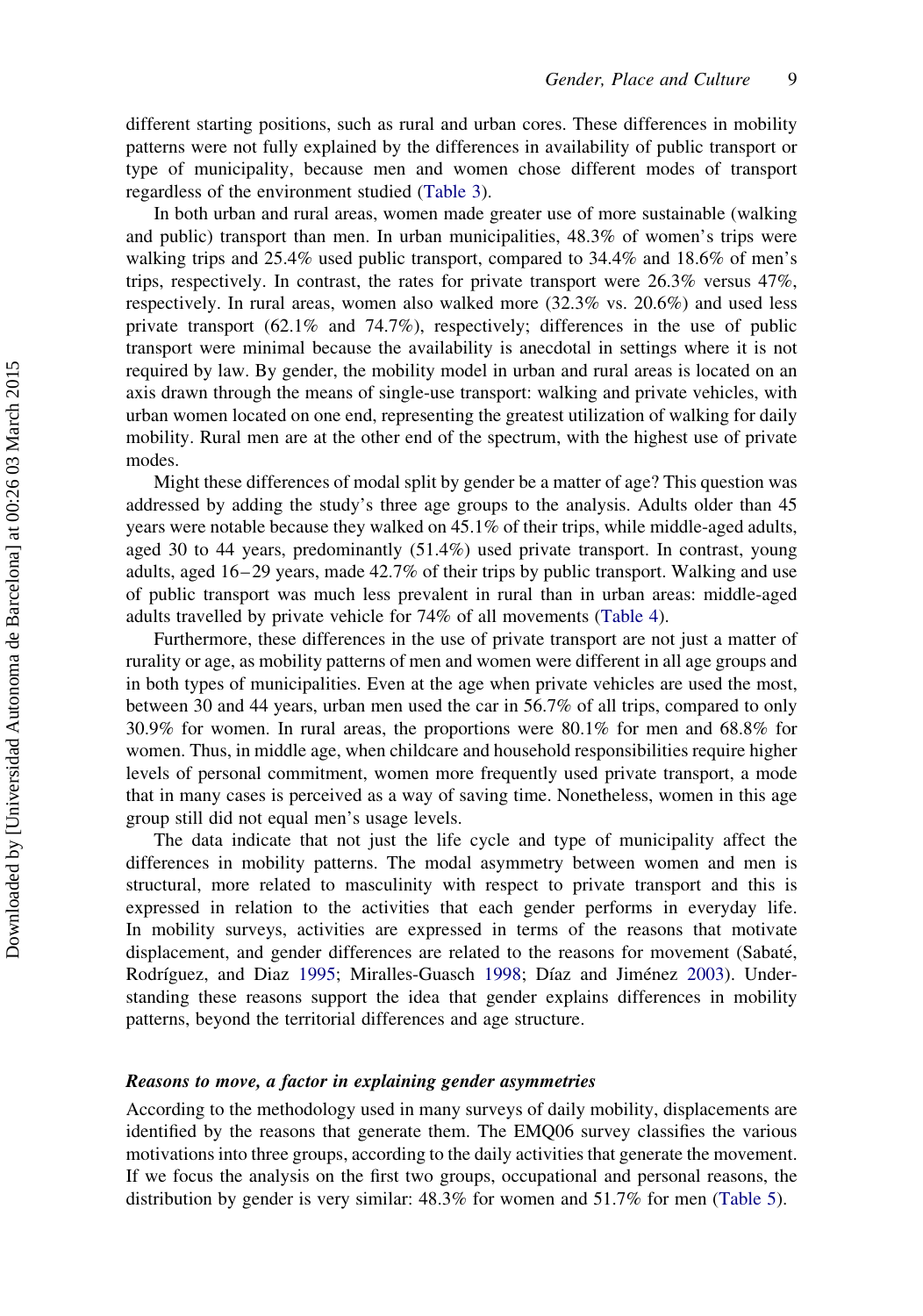<span id="page-11-0"></span>

| Table 4. Modal choice, by gender, age and municipality type. |  |
|--------------------------------------------------------------|--|
|--------------------------------------------------------------|--|

|                               |                           | Mode of           |           | Gender $(\%)$ |       |  |
|-------------------------------|---------------------------|-------------------|-----------|---------------|-------|--|
| Municipality type             | Age group                 | transport         | Men       | Women         | Total |  |
| Urban $($ >50,000             | Young adults              | Walk              | $35.3*$   | 38.7**        | 37.0  |  |
| population, including         | $(16-29 \text{ years})$   | Public transport  | $24.1*$   | $33.0**$      | 28.5  |  |
| City of Barcelona)            |                           | Private transport | $40.6**$  | $28.3*$       | 34.6  |  |
|                               | Middle-aged adults        | Walk              | $27.8*$   | $48.6***$     | 38.7  |  |
|                               | $(30-44 \text{ years})$   | Public transport  | $15.5*$   | $20.5**$      | 18.1  |  |
|                               |                           | Private transport | 56.7**    | $30.9*$       | 43.2  |  |
|                               | Older adults              | Walk              | $41.4*$   | 56.0**        | 48.9  |  |
|                               | $(45 - 64 \text{ years})$ | Public transport  | $17.0*$   | 25.0**        | 21.1  |  |
|                               |                           | Private transport | $41.6***$ | $19.0*$       | 30.0  |  |
| Rural $(< 10,000$ population) | Young adults              | Walk              | $19.7*$   | $24.6***$     | 22.0  |  |
|                               | $(16-29 \text{ years})$   | Public transport  | $9.4*$    | $12.5**$      | 10.8  |  |
|                               |                           | Private transport | $70.9**$  | $63.0*$       | 67.2  |  |
|                               | Middle-aged adults        | Walk              | $17.4*$   | 28.5**        | 23.1  |  |
|                               | $(30-44 \text{ years})$   | Public transport  | 2.6       | 2.6           | 2.6   |  |
|                               |                           | Private transport | 80.1**    | 68.8*         | 74.3  |  |
|                               | Older adults              | Walk              | $25.2*$   | 43.9**        | 34. I |  |
|                               | $(45 - 64 \text{ years})$ | Public transport  | $3.0*$    | $4.1**$       | 3.5   |  |
|                               |                           | Private transport | $71.7**$  | $52.0*$       | 62.4  |  |
| Total                         | Young adults              | Walk              | $31.3*$   | $35.4**$      | 33.2  |  |
|                               | $(16-29 \text{ years})$   | Public transport  | $20.3*$   | 28.1**        | 24.I  |  |
|                               |                           | Private transport | $48.4**$  | $36.5*$       | 42.7  |  |
|                               | Middle-aged adults        | Walk              | $25.0*$   | $43.4**$      | 34.6  |  |
|                               | $(30-44 \text{ years})$   | Public transport  | $12.0*$   | $15.9**$      | 14.0  |  |
|                               |                           | Private transport | $63.0**$  | $40.7*$       | 51.4  |  |
|                               | Older adults              | Walk              | $37.1*$   | $53.1**$      | 45.1  |  |
|                               | $(45 - 64 \text{ years})$ | Public transport  | $13.3*$   | $20.1**$      | 16.7  |  |
|                               |                           | Private transport | 49.6**    | $26.8*$       | 38.2  |  |

Source: Own elaboration from EMQ06.

Notes: Test:  $\chi^2$  sig = 000 all categories; adjusted residuals test, corrected. \*Significantly lower values.

\*\*Significantly higher values.

Table 5. Purpose of the trip upon gender and type of municipality. % distribution.

|                                         |              |           | Gender $(\%)$ |           |  |
|-----------------------------------------|--------------|-----------|---------------|-----------|--|
| Municipality type                       | Motivation   | Men       | Women         | Total     |  |
| Urban $(> 50,000$ population, including | Occupational | $56.2**$  | $39.5**$      | 47.7      |  |
| City of Barcelona)                      | Personal     | $43.8*$   | $60.5*$       | 52.3      |  |
|                                         | Total        | 100.0     | 100.0         | 100.0     |  |
| Rural $(< 10,000$ population)           | Occupational | $61.2**$  | 38.3*         | 50.1      |  |
|                                         | Personal     | 38.8*     | $61.7**$      | 49.9      |  |
|                                         | Total        | 100.0     | 100.0         | 100.0     |  |
| Total                                   | Occupational | $57.5**$  | $39.2*$       | 48.3      |  |
|                                         | Personal     | $42.5*$   | $60.8**$      | 51.7      |  |
|                                         | Total        | 100.0     | 100.0         | 100.0     |  |
| Population                              |              | 1.880.772 | 1.796.563     | 3.677.335 |  |

Source: Own elaboration from EMQ06.<br>Notes: Test:  $\chi^2$  sig = 000 all categories; adjusted residuals test, corrected.<br>\*Significantly lower values.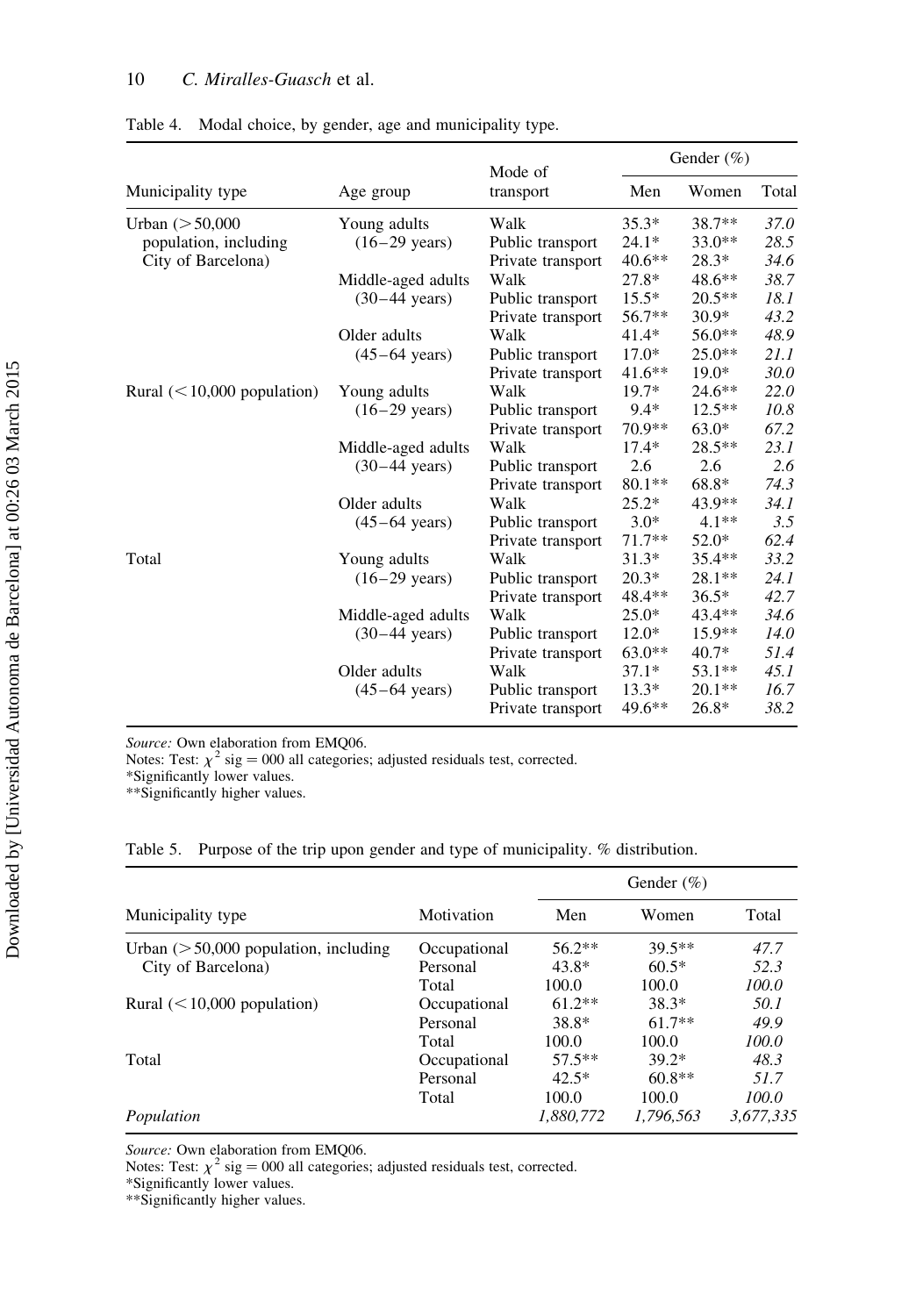It is known that motivations for displacement clearly differ by gender. Among men in our study, 57% of journeys were occupational (work or study); this percentage was reduced to 39% among women. Trips that were grouped into the personal category motivated 61% of women's journeys, compared to 43% for men. Furthermore, these differences were not territory-specific. Thus, in urban areas, 57.5% of journeys made by men were occupational, but only 39.2% of women's; in rural areas, the rates were 61.2% and 38.3%, respectively. These percentages indicate that the male population is involved to a lesser extent in those activities that are not work-related.

However, what is most interesting about this analysis is not only the confirmation that men and women move for different reasons but also to wonder whether they choose different ways to move when they have the same reason for movement. Indeed, only 41.3% of women chose private transport when they travelled to work; this percentage was 63.9% for men (Table 6).

The male trend to use private transport could be attributed to inevitable factors, such as the need to travel farther or to reach activities in areas less accessible by public transport, as the industrial estates usually are. However, if this were so, in the private sphere one would expect men to opt for collective and non-motorized modes, more like women's patterns. However, in our study 42.5% of men's personal journeys were made by private vehicle, compared to just 30.8% for women.

This difference occurred in both rural and urban areas, which again confirms that differences in municipalities and the availability of public transport may affect but do not eliminate the impact of gender on modal choices. Women in urban areas who

|                                 |              | Principal         | Gender $(\%)$ |           |           |
|---------------------------------|--------------|-------------------|---------------|-----------|-----------|
| Motivation<br>Municipality type |              | mode              | Men           | Women     | Total     |
| Urban $(> 50,000$ population,   | Occupational | Walk              | $20.2*$       | $28.5**$  | 23.7      |
| including City of               |              | Public transport  | $22.6*$       | 38.8**    | 29.4      |
| Barcelona)                      |              | Private transport | $57.3**$      | $32.7*$   | 46.9      |
|                                 | Personal     | Walk              | $51.9*$       | $61.2**$  | 57.4      |
|                                 |              | Public transport  | $12.8*$       | $16.9**$  | 15.2      |
|                                 |              | Private transport | $35.4**$      | $21.9*$   | 27.4      |
| Rural $(< 10.000$ population)   | Occupational | Walk              | $13.5*$       | $21.9**$  | 16.6      |
|                                 |              | Public transport  | $5.5*$        | $9.3**$   | 6.9       |
|                                 |              | Private transport | $81.0**$      | $68.8*$   | 76.5      |
|                                 | Personal     | Walk              | $31.5*$       | $38.7**$  | 35.8      |
|                                 |              | Public transport  | 3.4           | 3.3       | 3.3       |
|                                 |              | Private transport | $65.1**$      | 58.0*     | 60.8      |
| Total                           | Occupational | Walk              | $18.3*$       | $26.9**$  | 21.8      |
|                                 |              | Public transport  | $17.8*$       | $31.8**$  | 23.5      |
|                                 |              | Private transport | $63.9**$      | $41.3*$   | 54.7      |
|                                 | Personal     | Walk              | 47.0*         | 55.7**    | 52.1      |
|                                 |              | Public transport  | $10.5*$       | $13.5**$  | 12.3      |
|                                 |              | Private transport | $42.5***$     | $30.8*$   | 35.6      |
| Population                      |              |                   | 1,880,772     | 1,796,563 | 3,677,335 |

Table 6. Purpose of the trip, upon gender, municipality type and modal choice.

Source: Own elaboration from EMQ06.

Notes: Test:  $\chi^2$  sig = 000 all categories; adjusted residuals test, corrected. \*Significantly lower values.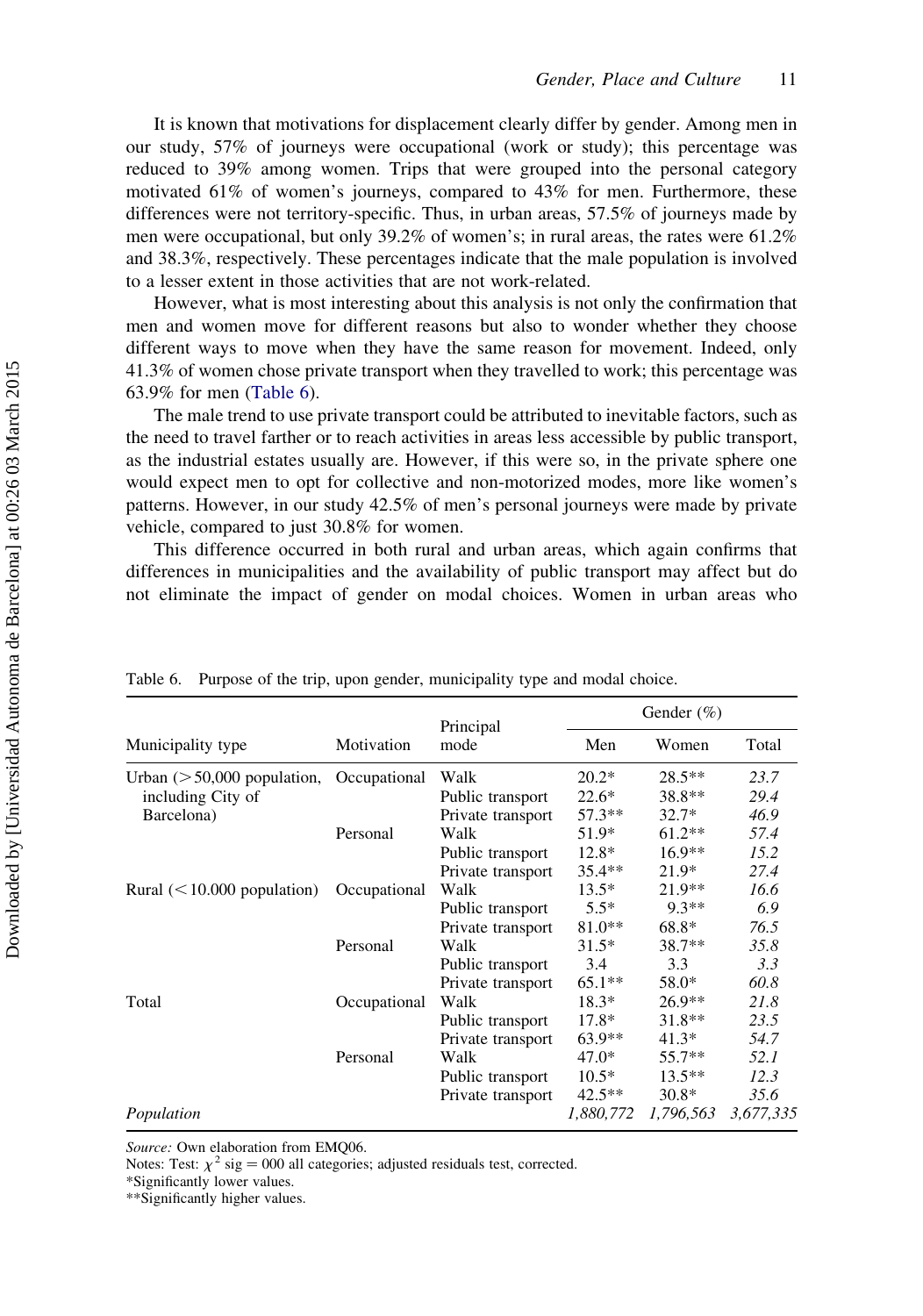moved for occupational reasons chose private transport in 32.7% of cases, roughly half as often as men  $(57.3\%)$ . In the case of personal mobility, women chose private transport less often (21.9%) than men did (35.4%). In rural areas, where public transport options are equally limited for both men and women, a high percentage (68.8%) of women used some kind of private transport for trips to work or studies, but again men exceeded that rate (81%). Within the personal mobility category, the gap between men and women was less but still statistically significant. This supports the hypothesis that men and women in the same circumstances, with the same reasons for displacement, make different choices.

Finally, age could be a factor that determines the observed differences. Therefore, it is necessary to isolate the age factor and corroborate or rule out gender differences.

The gender effect was again confirmed within different age groups, even with equal displacement motivations. When younger people, aged  $16-29$  years, travelled to study and work, 50.7% of men's travel was by private transport, compared with only 36.7% of journeys made by women. This deviation was repeated for personal mobility, with 46.2% of male journeys by private transport versus 35% of women's. In adulthood, 30 – 44 years, the difference was more intense: 71.7% of men's occupational displacements were made by private transport, compared to only 48.4% of women; rates for personal mobility were 42.9% and 35.9%, respectively. In the older adults in our study, the same gender pattern was observed (65.5% vs. 36.6% use of private transport for occupational trips and 33.5% versus 22.4% for personal travel (Table 7). Finally, these differences in age and gender were repeated in both rural and urban settings. While private transport was more often used in rural areas, gender differences persisted at all ages.

|                                            |              |                   | Gender $(\% )$ |          |             |
|--------------------------------------------|--------------|-------------------|----------------|----------|-------------|
| Age                                        | Motivation   | Mode of transport | Men            | Women    | Total       |
| Young adults $(16-29 \text{ years})$       | Occupational | Walking           | $24.0*$        | $25.6**$ | 24.8        |
|                                            |              | Public            | $25.2*$        | $37.6**$ | 31.0        |
|                                            |              | Private           | $50.7**$       | $36.7*$  | 44.2        |
|                                            | Personal     | Walking           | $40.5*$        | $46.9**$ | 43.7        |
|                                            |              | Public            | $13.3*$        | $18.1**$ | 15.7        |
|                                            |              | Private           | $46.2**$       | $35.0*$  | 40.6        |
| Middle-aged adults $(30-44 \text{ years})$ | Occupational | Walking           | $14.4*$        | $25.3**$ | 18.7        |
|                                            |              | Public            | $13.9*$        | $26.3**$ | 18.8        |
|                                            |              | Private           | $71.7**$       | $48.4*$  | 62.5        |
|                                            | Personal     | Walking           | $42.5*$        | $54.2**$ | <i>50.1</i> |
|                                            |              | Public            | $8.3*$         | $9.8**$  | 9.3         |
|                                            |              | Private           | $49.2**$       | $35.9*$  | 40.6        |
| Older adults $(45-64 \text{ years})$       | Occupational | Walking           | $18.4*$        | $31.4**$ | 23.1        |
|                                            |              | Public            | $16.1*$        | $32.0**$ | 21.9        |
|                                            |              | Private           | $65.5**$       | $36.6*$  | 54.9        |
|                                            | Personal     | Walking           | $56.1*$        | $62.2**$ | 59.7        |
|                                            |              | Public            | $10.3*$        | $15.4**$ | 13.3        |
|                                            |              | Private           | $33.5**$       | $22.4*$  | <i>27.0</i> |

Table 7. Trips by modal choice, age and gender.

Source: Own elaboration from EMQ06.

Notes: Test:  $\chi^2$  sig = 000 all categories; adjusted residuals test, corrected.

\*Significantly lower values.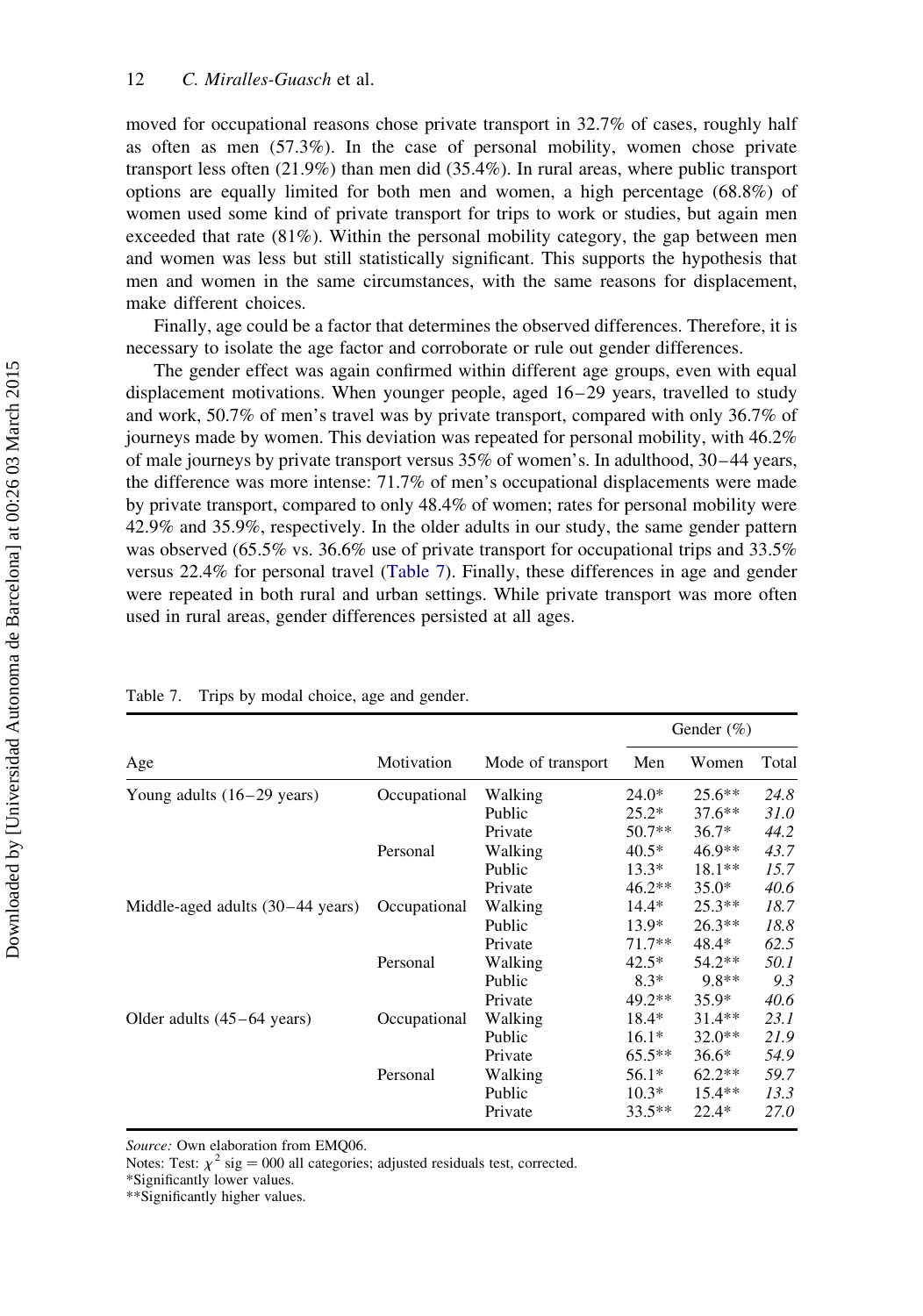#### Discussion

Despite the different territorial realities, gender explains mobility patterns much better than other variables such as age or geographical factors. It is not only a matter of differences in the number of trips that women and men take, nor the variety of reasons for displacement. The substantial difference was in the modal choices made, even when external conditions were similar. The reasons for gender differences go much deeper, are more structural and generate the following three reflections.

First, the information used for the analysis affects our capacity to address the question raised by Hanson [\(2010](#page-18-0)): how does gender shape mobility? In this study, the daily mobility survey (EMQ06) includes all trips made using any means of transport and for all reasons. This feature overcomes the methodological bias of studies that only consider a single reason, usually going to work, and one type of transport, usually the personal car (Polk [2004](#page-19-0); Best and Lanzendorf [2005\)](#page-17-0). Such studies measure a type of everyday commuting in which men have a greater presence, and women are a secondary consideration (Madden [1981;](#page-19-0) Singell and Lillydahl [1986;](#page-20-0) Best and Lanzendorf [2005](#page-17-0)). The results may hide methodological weaknesses because only a part of everyday life is reflected. Therefore, the first observation from our study is that to understand how gender shapes mobility, in all its complexity, all trips must be included in the analysis. This is especially necessary in areas where walking and public transport trips are as frequent as the use of private vehicles.

The data indicated that more women fall into the group of people who are not mobile (5.7% compared to 4.6% of men), a difference that increases with age and is greater in rural areas, where 12.1% of women older than 45 years are not mobile. However, within the groups that report daily mobility, and when all the trips are counted, we cannot say that women are less mobile than men. On the contrary, the average number of daily trips by women is higher than that of men in all age groups. More specifically, women aged between 30 and 44 years perform 4.2 daily trips in urban areas, compared with 3.5 trips by men; the rates are 4.3 and 3.6, respectively, in rural areas. These results are a consequence of the multiple tasks and chores assumed by women in both the domestic and employment spheres. This situation has been analysed for Catalonia, but the results are similar to those obtained in a study of the Madrid Autonomous Community (Rodríguez and García Palomares [2012\)](#page-19-0).

Many academic papers stress that a major difference in mobility patterns between men and women is in modal choice, which some authors call asymmetric modal split (Law [1999](#page-18-0); Polk [2003;](#page-19-0) [2004;](#page-19-0) Giddings and Hovorka [2010\)](#page-18-0). This situation also occurs in urban and rural areas in Catalonia: women use more sustainable means of transport, including walking and public transport. For women, 44.4% of all trips are made by walking, 35.1% by private transport and 20.5% by public transport. For men, these percentages are 30.8%, 54.4% and 14.9%, respectively. The differences are higher in urban areas, where the wide availability of public transport makes women further reduce the use of private transport in favour of the public option. Firm roots connect these differences with cultural and social factors and are manifest in the uneven relationships of men and women with private transport. Holding a driver license or having everyday access to a car also differs by gender. According to EMQ06, 68%, 92% and 91% of men aged  $16-29$ ,  $30-44$  and  $45-64$  years, respectively, have a driver license. For women those same percentages are 58%, 79% and 59%. Furthermore, if we ask those who have a driver license if they have everyday access to a car, the percentages for men are 68%, 92% and 89% whereas for women they are 55%, 77% and 54%. Hence, modal split also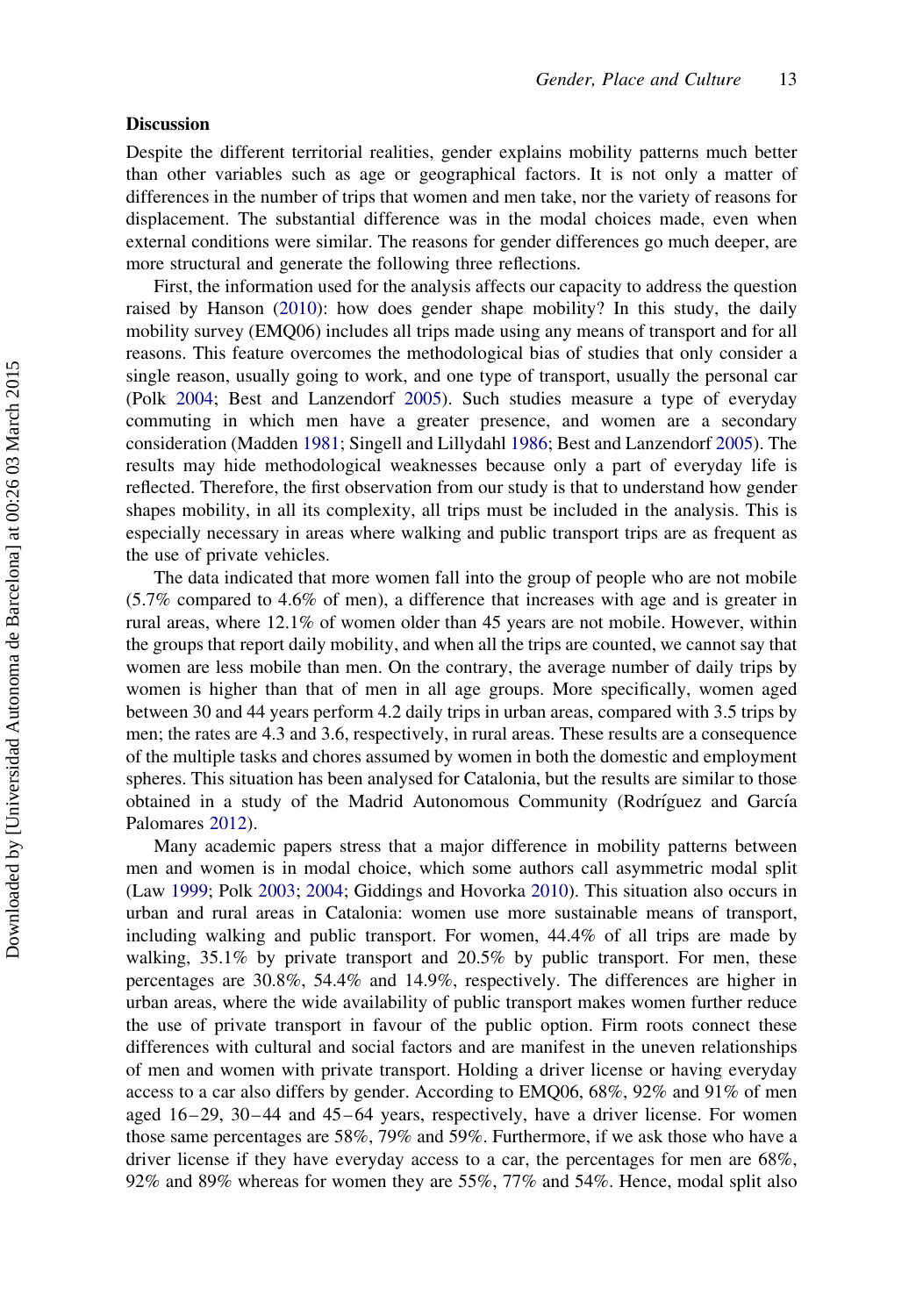reflects women's low engagement in private transport or the high engagement that men have.

Nonetheless, the most meaningful information provided by these data is not in their objective differences. It can only be assessed from the perspective of the new sustainability paradigm, within which transport modes are evaluated in relation to both environmental and social costs. These costs give value and meaning to the date on the use of certain modal transports and the resulting split.

As mentioned in the theoretical discussion, transport patterns are directly related with  $CO<sub>2</sub>$  emissions and the use of non-renewable energy. A second reflection that emerges from our study is that a transport system based solely on the car also contributes to social exclusion by limiting accessibility for certain population groups. In this context, walking and public transport are valued as more democratic because of more universal use by the population.

Within the sustainable paradigm, the debate does not lie in whether individual freedom is related to the use of private transport or the distance travelled (Miralles-Guasch and Martínez Melo [2012](#page-19-0)). This new paradigm is related to social habits, a key factor in modal choice (Eriksson, Garvill, and Nordlund [2008\)](#page-18-0), and also with overcoming the analysis of individual trips by approaching complex mobility patterns (Shove [2010](#page-20-0)) that are located in a specific place and time (Watson [2012\)](#page-20-0). Only when we understand the social, cultural and economic factors that produce mobility at a given place will it be possible to make advances in the modal changes required by the use of different means of transport. And only in this context will practices be at the centre stage, particularly women's practices related to the most sustainable means of transport and men's practices related to private transport. It is thus not a matter of examining the individual trips but how patterns and practices change everyday activities.

The third point of debate focuses on the motives that generate movements, as we observed major differences between men and women. Many of the reasons that women leave home are within the category of personal activities (60.8%); for men, the main reason is labour-related (57.5%). These differences are more pronounced in rural areas. By age, the largest differences were observed in the age range of  $30-44$  years, when housework and childcare are more prevalent in our study population. These differences indicate that women not have only more reasons to travel, but that these are more diverse. This is an additional element that increases the amount of displacement and the difference in the means used, compared to their male counterparts. Together with double shifts at work, these situations require that women optimize travel times, taking shorter trips with greater proximity (Marquet and Miralles-Guasch [2014\)](#page-19-0).

However, the value of the trip is not related to distance or the use of private or public means of transport. From this new perspective, the value is whether these trips allow each individual to perform needed activities at reasonable cost, whether in terms of time, personal effort, monetary outlay or sustainability.

The analysis of mobility from the gender perspective, such as the relationship of women with private transport, or the labour sphere is overcoming old arguments in which men's mobility patterns set the tone. Nowadays, from the perspective of sustainability challenges, the analysis is being focused on how women's practices can be established as mobility patterns that are less harmful for the environment. Future research has a large ground to cover, as it may take several directions. One of these could possibly be to analyse gendered everyday mobility using Watson's ([2012\)](#page-20-0) proposals, framed on the Theories of practice, and to explore how they can help us understand the economic, social and cultural factors that explain gendered uses of transport. From there, qualitative methodology may shed some light on user's perceptions and hidden reasons.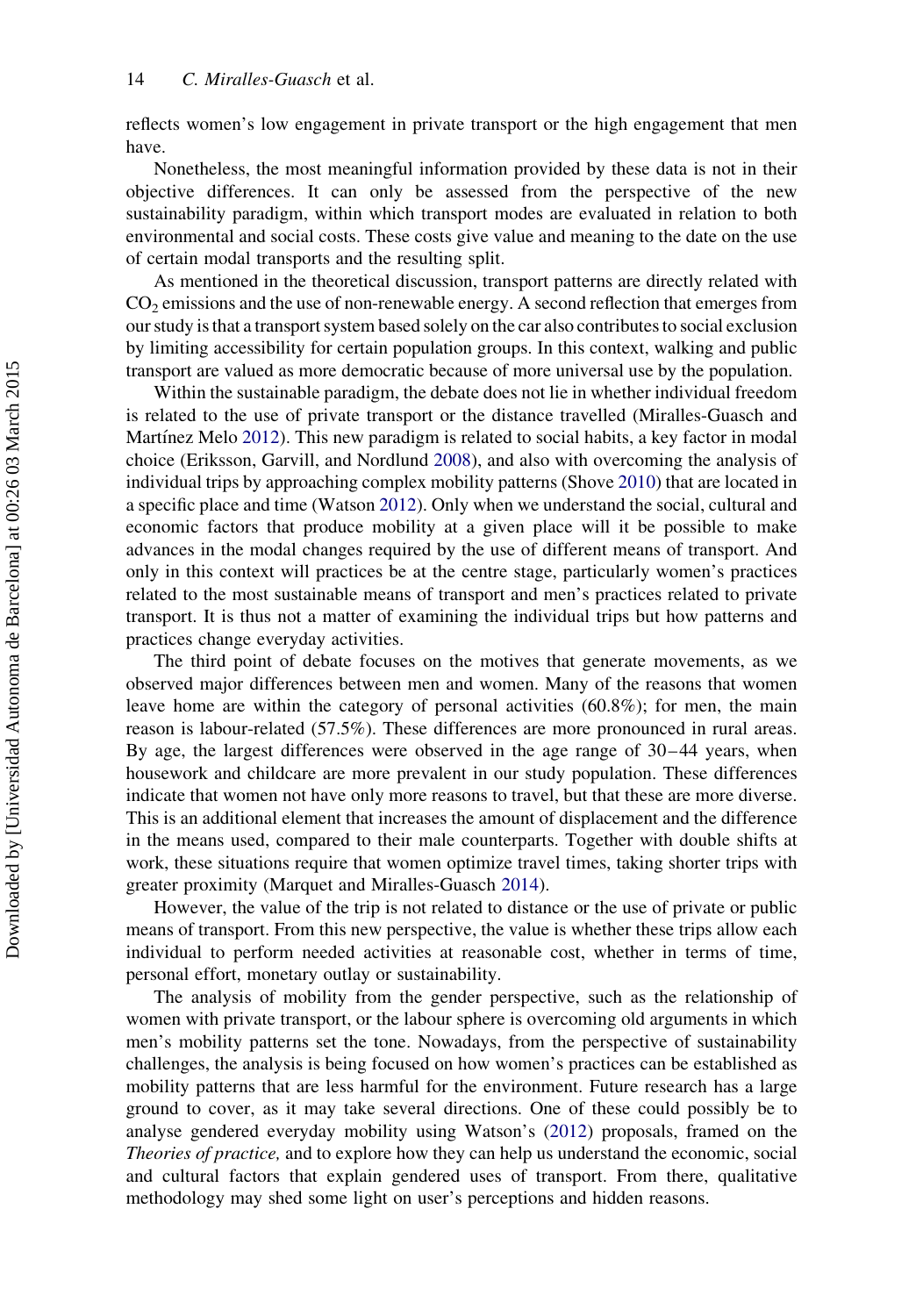#### Conclusion

The analysis of daily mobility in this study focused on the active population aged between 16 and 64 years and isolated two types of municipalities: small/rural  $($  < 10,000 inhabitants) and urban  $($ >50,000). This methodological decision helped us understand the gender factor within an age range that has certain similar features because this population must combine work and personal activities in their daily lives. Our aim was to explore how gender shaped mobility in different territorial settings.

The overall volume of trips made by a population on a given working day is a reflection of their daily tasks. Mobility surveys identify a trip by the motivation that generates it, and one motive is always an activity performed outside the home. These data show how mobile women travel more and make more intensive use of the different means of transport, especially in the middle range of the 16 –64 age group. Women also make use of more sustainable means of transport, including walking and public transport, the differences being higher in urban areas. In terms of the motives that generate the movements, women show a larger and more diverse number of reasons to travel.

There is a double observation to be made regarding female mobility patterns in Catalonia. The first one attains to the necessity of improving the location of services so that they can be accessible by a social group less possibilities of moving by car. This necessity is greater in rural areas, where women's smaller access to private transport should be compensated either by locating basic services on a proximity basis or by providing some kind of public transport access to them.

On the other hand, however, female mobility patters should in no way be regarded as handicapped in relation to that of men's. In fact, their greater use of non-motorized modes of transport proves that it is possible to undertake everyday mobility in more sustainable ways and thus, should encourage policy measures attempting to reduce car use. Women's mobility patterns may be the answer to those who claim that private transport use is a necessity in everyday life in Catalonia, but they have to be properly complemented with adequate policy measures to exploit all of their potential.

In that sense, if the target of public policy is to promote trips made with less polluting means of transport using less energy, and providing better accessibility (walking, cycling and public transport) – the most socially and environmentally sustainable means of transport, then women's mobility should continue to be specifically assessed, recognizing that women have accumulated the knowledge needed to develop a model of sustainable mobility patterns for the future.

#### Acknowledgements

We thank the Autoritat del Transport Metropolita` (ATM) for providing the mobility data. We would also thank Elaine M. Lilly from Writer's first Aid for her intense proofreading and the helpful advice received from three anonymous referees and the editor of this journal. All are very much appreciated.

#### Disclosure statement

No potential conflict of interest was reported by the authors.

#### Funding

The research reported in this paper has been possible thanks to financial support received from the Project CSO2010-18022 (subprogram GEOG. The territorial social and environmental perspective of investigations about mobility and transport. Analysis from the geography).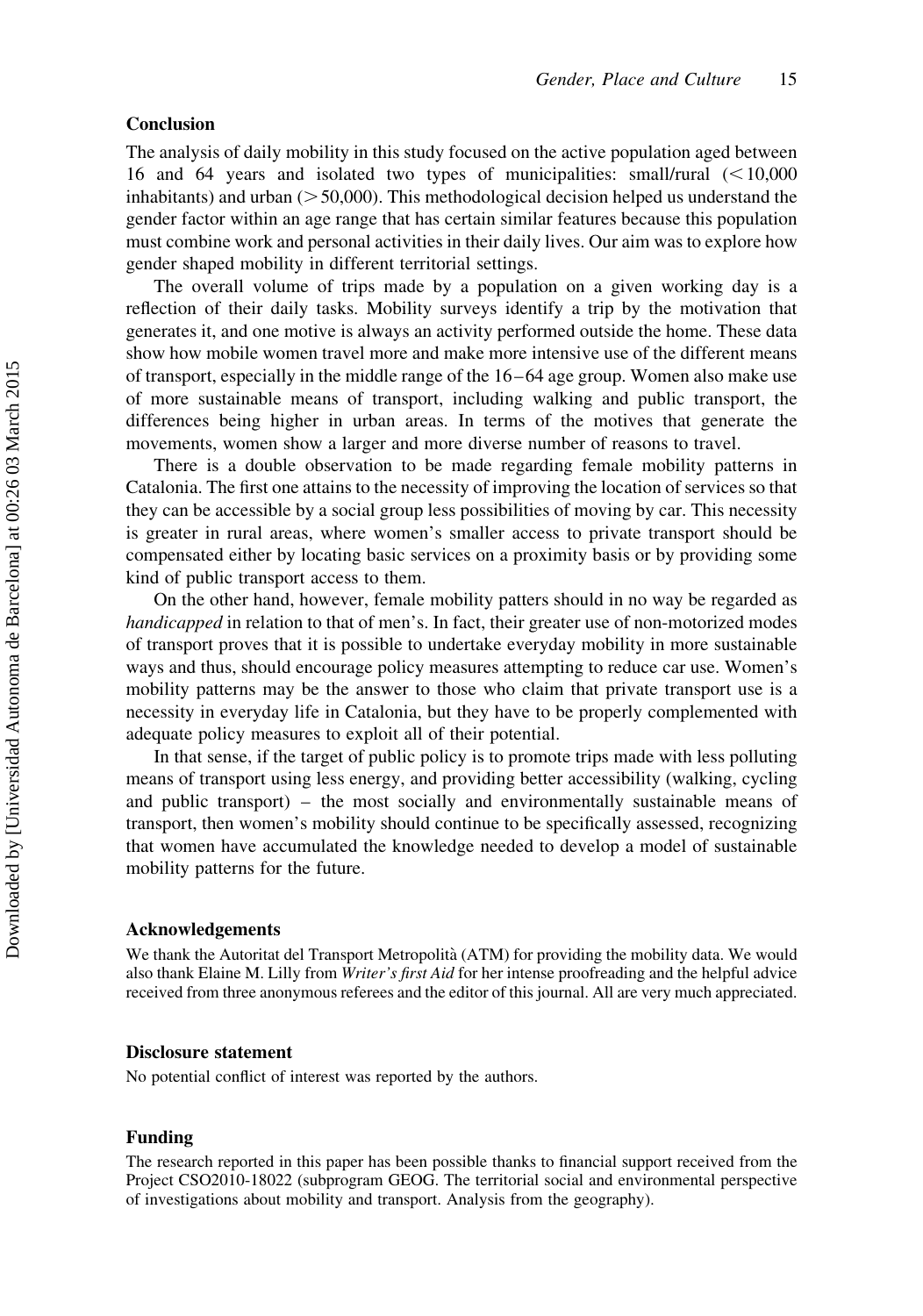#### <span id="page-17-0"></span>16 C. Miralles-Guasch et al.

#### Notes

- 1. <http://www.iermb.uab.es/htm/mobilitat/cat/emq.asp>
- 2. Bicycle is a rarely used transport and was neglected form the analysis due to having only a 1% usage. Non-motorized transport is thus identified exclusively with walking.

#### Notes on contributors

Dr. Carme Miralles-Guasch is Professor (titular) in Human Geography and Institute of Environmental Science and Technology at Universidad Autónoma de Barcelona. She is a principal investigator in research projects on mobility, transport and city, and member of various consultative bodies including The Council for Mobility of Catalonia, the Barcelona Mobility Pact, the Expert Group on Housing (Catalonia) and the Andalusian Observatory on Urban Planning. She was also a member of the Spanish Parliament 2000– 2004 and member of its Committee on Infrastructures and Housing as well as director of the Barcelona Institute of Regional and Metropolitan Studies (UAB and Municipality of Barcelona).

Montserrat Martínez Melo is a researcher at GEMOTT (Study Group on Mobility, Transport and Territory) in the Geography Department of the Universitat Autónoma de Barcelona. She is an expert in Sociological and market research and has been project manager for IERMB, TIME Consultants, and DEP Strategic Consultants, among others.

Oriol Marquet is a researcher at GEMOTT (Study Group on Mobility, Transport and Territory) in the Geography Department of the Universitat Autónoma de Barcelona. He works on Sustainable Mobility and Proximity Dynamics, and has conducted research in IEUT (Institute of Urban and Territorial Studies, Santiago de Chile, Chile) and C-MUS (Centre for Mobilities and Urban Studies, Aalborg University, Denmark).

#### References

- Allain, R. 2000. "La proximité et la pensée sur la ville [Proximity and the Thought about the City]." ESO travaux et documents 14: 7 – 12.
- Atkinson, R., R. Dowling, and P. McGuirk. 2009. "Home/Neighbourhood/City/+." Environment and Planning A 41 (12): 2816– 2822. doi:[10.1068/a42110](http://dx.doi.org/10.1068/a42110).
- ATM & GC. 2006. Enquesta Mobilitat Quotidiana de Catalunya 2006 [Everyday Mobility Survey 2006]. Barcelona: Autoritat del Transport Metropolita` and Generalitat de Catalunya.
- Banister, D. 2011. "The Trilogy of Distance, Speed and Time." Journal of Transport Geography 19 (4): 950– 959. doi:[10.1016/j.jtrangeo.2010.12.004.](http://dx.doi.org/10.1016/j.jtrangeo.2010.12.004)
- Best, H., and H. Lanzendorf. 2005. "Division of Labour and Gender Differences in Metropolitan Car Use." Journal of Transport Geography 13 (2): 109 –121. doi[:10.1016/j.jtrangeo.2004.04.007](http://dx.doi.org/10.1016/j.jtrangeo.2004.04.007).
- Bettini, V. 1998. *Elementos de ecología urbana* [Elements of Urban Ecology]. Madrid: Trotta.
- Blum, F. 2004. "Réflexions sur les usages sexués de l'automobile en france aux  $XIX<sup>e</sup>$  et  $XX<sup>e</sup>$  siècles. Femme au volant, figure de l'urbanité?" Histoire urbaine 11 (3): 55-79. doi[:10.3917/rhu.011.](http://dx.doi.org/10.3917/rhu.011.0055) [0055](http://dx.doi.org/10.3917/rhu.011.0055).
- Blumen, O. 1994. "Gender Differences in the Journey to Work." Urban Geography 15 (3): 223–245. doi[:10.2747/0272-3638.15.3.223](http://dx.doi.org/10.2747/0272-3638.15.3.223).
- Bramley, G., N. Dempsey, S. Power, C. Brown, and D. Watkins. 2009. "Social Sustainability and Urban Form: Evidence from Five British Cities." Environment and Planning A 41 (9): 2125– 2142. doi[:10.1068/a4184.](http://dx.doi.org/10.1068/a4184)
- Casellas, A., A. F. Tulla, A. Vera, and M. Pallare`s Blanch. 2013. "Local Governance and Rural Space: A Territorial Analysis from a Gender Perspective." Boletin de la Asociacion de Geografos espanoles AGE (62): 37.
- Ciuffini, F. 1993. "El sistema urba` i la mobilitat horitzontal de persones, materia i energia [The Urban System and the Horizontal Mobility for People, Matter and Energy]." In Medi Ambient. Tecnologia i Cultura 5 (Repensar la Ciutat), 42 – 53.
- Congress for the New Urbanism. Charter of the New Urbanism. <http://www.cnu.org/charter> 1996.
- Conlon, D. 2011. "Waiting: Feminist Perspectives on the Spacings/Timings of Migrant (Im)mobility." Gender, Place and Culture 18 (3): 353– 360. doi[:10.1080/0966369X.2011.](http://dx.doi.org/10.1080/0966369X.2011.566320) [566320.](http://dx.doi.org/10.1080/0966369X.2011.566320)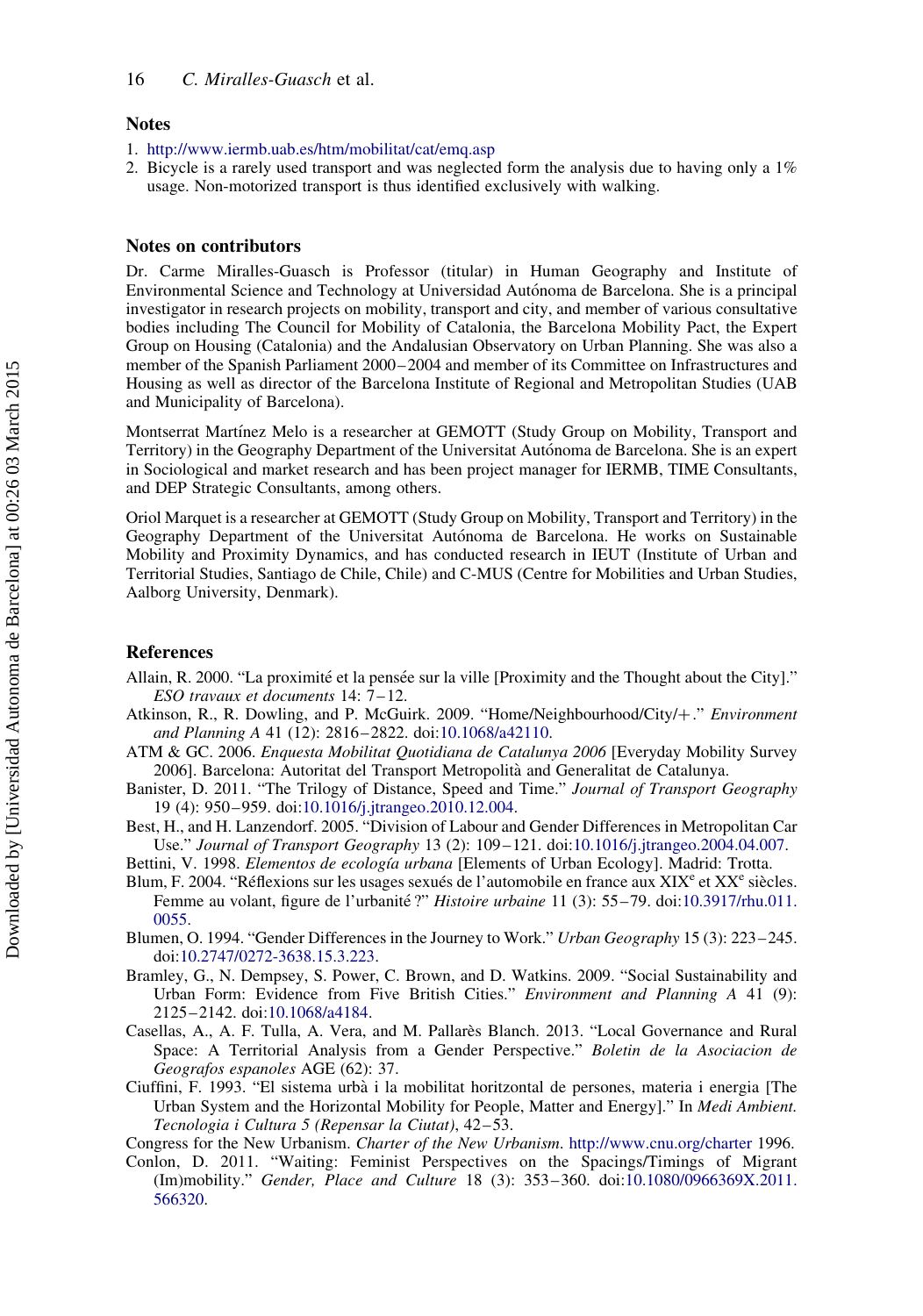- <span id="page-18-0"></span>Coutras, J. 1996. Crise urbaine et espaces sexués [Urban Crisis and Gendered Spaces]. Princeton: Princeton University Press.
- Cristaldi, F. 2005. "Commuting and Gender in Italy: A Methodological Issue." Professional Geographer 57 (2): 268– 284. doi[:10.1111/j.0033-0124.2005.00477.x.](http://dx.doi.org/10.1111/j.0033-0124.2005.00477.x)
- Diaz, M.Á. 1995. "Género y estructura urbana en los países occidentales [Gender and Urban Structure in Western Countries]." Anales de Geografía de la Universidad Complutense 15:  $267 - 279.$
- Díaz, M. A., and F. J. Jiménez. 2003. "Transportes y movilidad: ¿Necesidades diferenciales según género? [Transport and Mobility: Differential Requirements by Gender?]." Segundo Seminario Internacional sobre Género y Urbanismo. Infraestructuras para la vida cotidiana. ETSAM, UPM. [http://www.generourban.org/archivos/seminario\\_2002.htm](http://www.generourban.org/archivos/seminario_2002.htm)
- Dickinson, J., K. Kingham, S. Copsey, and D. Hougie. 2003. "Employer Travel Plans, Cycling and Gender: Will Travel Plan Measures Improve the Outlook for Cycling to Work in the UK?" Transportation Research Part D 8 (1): 53 – 67. doi:[10.1016/S1361-9209\(02\)00018-4](http://dx.doi.org/10.1016/S1361-9209(02)00018-4).
- Dobbs, L. 2005. "Wedded to the Car: Women, Employment and the Importance of Private Transport." Transport Policy 12 (3): 266– 278. doi:[10.1016/j.tranpol.2005.02.004.](http://dx.doi.org/10.1016/j.tranpol.2005.02.004)
- Eriksson, L., J. Garvill, and A. M. Nordlund. 2008. "Interrupting Habitual Car Use: The Importance of Car Habit Strength and Moral Motivation for Personal Car Use Reduction." Transportation Research Part F: Traffic Psychology and Behaviour 11 (1): 10– 23. doi[:10.1016/j.trf.2007.05.](http://dx.doi.org/10.1016/j.trf.2007.05.004) [004.](http://dx.doi.org/10.1016/j.trf.2007.05.004)
- European Environmental Agency. 2007. "Urban Sprawl in Europe. The Ignored Challenge, Copenhagen." <http://onlinelibrary.wiley.com/doi/10.1002/9780470692066.fmatter/summary>
- Farrington, J. 2007. "The New Narrative of Accessibility: Its Potential Contribution to Discourses in (Transport) Geography." Journal of Transport Geography 15 (5): 319–330. doi:[10.1016/j.](http://dx.doi.org/10.1016/j.jtrangeo.2006.11.007) [jtrangeo.2006.11.007.](http://dx.doi.org/10.1016/j.jtrangeo.2006.11.007)
- Fulford, C. 1996. "The Compact City and the Market." In The Compact City: A Sustainable Urban Form? edited by M. Jenks, E. Burton, and K. Williams, 122– 133. London: E&FN Spon.
- Gaines, J., and S. Jaeger. 2009. A Manifesto for Sustainable Cities Think Local, Act Global. London: Albert Speer & Partners.
- Garcia-Ramon, M. D., A. Ortiz, and M. Prats. 2004. "Urban Planning, Gender and the Use of Public Space in a Peripherial Neighbourhood of Barcelona." Cities 21 (3): 215 –223. doi:[10.1016/j.](http://dx.doi.org/10.1016/j.cities.2004.03.006) [cities.2004.03.006](http://dx.doi.org/10.1016/j.cities.2004.03.006).
- Giddings, C., and A. J. Hovorka. 2010. "Place, Ideological Mobility and Youth Negotiations of Gender Identities in Urban Botswana." Gender, Place and Culture 17 (2): 211-229. doi:[10.](http://dx.doi.org/10.1080/09663691003600314) [1080/09663691003600314.](http://dx.doi.org/10.1080/09663691003600314)
- Golog, T. F., S. Kim, and W. Ren. 1996. "How Households Use Different Types Of Vehicles: A Structural Driver Allocation and Usage Model." Transportation Research Part-A 30 (2): 103– 118.
- Hamilton, K., and L. Jenkins. 2000. "A Gender Audit for Public Transport: A New Policy Tool in the Tackling of Social Exclusion." Urban Studies 37 (10): 1793 –1800. doi:[10.1080/](http://dx.doi.org/10.1080/00420980020080411) [00420980020080411](http://dx.doi.org/10.1080/00420980020080411).
- Hannam, K., M. Sheller, and J. Urry. 2006. "Editorial: Mobilities, Immobilities and Moorings." Mobilities 1 (1): 1 – 22. doi:[10.1080/17450100500489189.](http://dx.doi.org/10.1080/17450100500489189)
- Hanson, S. 2010. "Gender and Mobility: New Approaches for Informing Sustainability." Gender, Place and Culture 17 (1): 5 – 23. doi:[10.1080/09663690903498225](http://dx.doi.org/10.1080/09663690903498225).
- Hodgson, F. C., and J. Turner. 2003. "Participation Not Consumption: The Need for New Participatory Practices to Address Transport and Social Exclusion." Transport Policy 10 (4): 265– 272. doi[:10.1016/j.tranpol.2003.08.001](http://dx.doi.org/10.1016/j.tranpol.2003.08.001).
- IDESCAT Statistical Institute of Catalonia. 2014. "Indicadors demogràfics." Accessed April 7, 2014. [http://www.idescat.cat/territ/BasicTerr?TC](http://www.idescat.cat/territ/BasicTerr?TC=5&V0=3&V1=3&V3=914&V4=917&ALLINFO=TRUE&PARENT=1&CTX=B)=5&V0=3&V1=3&V3=914&V4=917& ALLINFO=[TRUE&PARENT](http://www.idescat.cat/territ/BasicTerr?TC=5&V0=3&V1=3&V3=914&V4=917&ALLINFO=TRUE&PARENT=1&CTX=B)=1&CTX=B
- IPPC. 2008. Climate Change 2007: The Physical Science Base, Report for Policy Makers, Paris, February. <http://www.ipcc.ch/SPM2feb07.pdf>
- Law, R. 1999. "Beyond 'Women and Transport': Towards New Geographies of Gender and Daily Mobility." *Progress in Human Geography* 23 (4): 567–588. doi[:10.1191/](http://dx.doi.org/10.1191/030913299666161864) [030913299666161864.](http://dx.doi.org/10.1191/030913299666161864)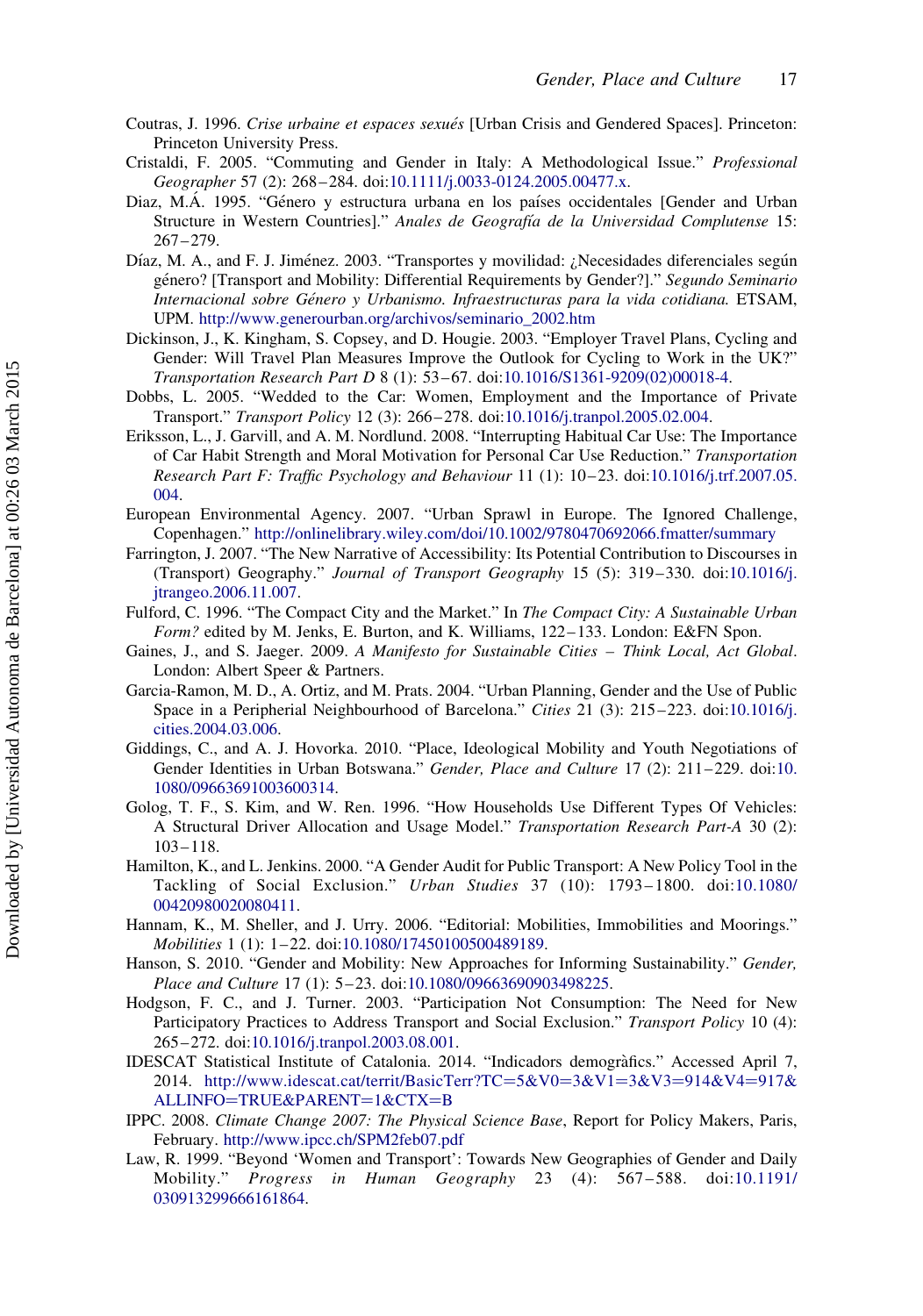- <span id="page-19-0"></span>Lee, B. S., and J. F. McDonald. 2003. "Determinants of Commuting Time and Distance for Seoul Residents: The Impact of Family Status on the Commuting of Women." Urban Studies 40 (7): 1283– 1302. doi[:10.1080/0042098032000084604.](http://dx.doi.org/10.1080/0042098032000084604)
- Lee, M. S., and M. G. McNally. 2003. "On the Structure of Weekly Activity/Travel Patterns." Transportation Research Part A: Policy and Practice 37 (10): 823–839. doi[:10.1016/S0965-](http://dx.doi.org/10.1016/S0965-8564(03)00047-8) [8564\(03\)00047-8.](http://dx.doi.org/10.1016/S0965-8564(03)00047-8)
- Little, J. 1994. "Accessibility and Transport." In Gender, Planning and the Policy Process, Chapter 6. Oxford: Pergamon Press.
- Lucas, K. 2012. "Transport and Social Exclusion: Where Are We Now?" Transport Policy 20: 105– 113. doi[:10.1016/j.tranpol.2012.01.013](http://dx.doi.org/10.1016/j.tranpol.2012.01.013).
- Lucas, K., T. Grosvenor, and R. Simpson. 2001. Transport, the Environment and the Social Exclusion. Layerthorpe: Joseph Rowntree Foundation.
- Maat, K., and H. J. P. Timmermans. 2009. "A Causal Model Relating Urban Form with Daily Travel Distance through Activity/Travel Decisions." Transportation Planning and Tecnology 32 (2): 115– 134. doi[:10.1080/03081060902861285](http://dx.doi.org/10.1080/03081060902861285).
- Madden, J. F. 1981. "Why Women Work Closer to Home." Urban Studies 18 (2): 181– 194. doi:[10.](http://dx.doi.org/10.1080/00420988120080341) [1080/00420988120080341.](http://dx.doi.org/10.1080/00420988120080341)
- Marquet, O., and C. Miralles-Guasch. 2014. "Walking Short Distances. The Socioeconomic Drivers for the Use of Proximity in Everyday Mobility in Barcelona." Transportation Research Part A: Policy and Practice 70: 210-222. doi[:10.1016/j.tra.2014.10.007.](http://dx.doi.org/10.1016/j.tra.2014.10.007)
- Marquet, O., and C. Miralles-Guasch. 2015. "The Walkable City and the Importance of the Proximity Environments for Barcelona's Everyday Mobility." Cities 42: 258-266. doi[:10.1016/](http://dx.doi.org/10.1016/j.cities.2014.10.012) [j.cities.2014.10.012.](http://dx.doi.org/10.1016/j.cities.2014.10.012)
- Miralles-Guasch, C. 1998. "La movilidad de las mujeres en la ciudad, un análisis desde la ecología urbana [The Mobility of Women in the City, Analysis from the Urban Ecology]." Ecología Política 15: 123-131.
- Miralles-Guasch, C. 2002. Ciudad y transporte. El binomio imperfect [City and Transportation. The Imperfect Binomial]. Barcelona: Arial.
- Miralles-Guasch, C., and M. Martínez Melo. 2012. "Gender Differences in Mobility Patterns in Catalonia, According to Age and Municipality Size." Revista Latino-americana de Geografia e Gênero, PontaGrossa 3 (2): 49-60.
- Murakami and Young. 1997. "Daily Travel by Persons with Low Income." Paper presented at NPTS Nationwide Personal Transportation Symposium, October 29 – 31, Bethesda, Maryland.
- OCCC Oficina Catalana del Canvi Climàtic. 2012a. Inventario de emisiones Cataluña 1990-2009 [Emissions Inventory Catalonia 1990– 2010]. Barcelona: OCCC.
- OCCC Oficina Catalana del Canvi Climàtic. 2012b. Guía Práctica para el Cálculo de Emisiones de Gases de Efecto Invernadero (GEI) [Practical Guide for Calculating Emissions of Greenhouse Gases]. Barcelona: Generalitat de Catalunya.
- OECD. 2010. White Paper, European Transport Policy for 2010: Time to Decide, European Commission. 126 pp.
- Paz, A., and I. Salomon. 1996. "The Impacts of Women's Careers on Their Commuting Behavior: A Case Study of Israeli Computer Professionals." Transportation Research Part A 30 (4): 269– 286.
- Polk, M. 2003. "Are Women Potentially More Accommodating than Men to a Sustainable Transportation System in Sweden?." Transportation Research Part D 8 (2): 75-95. doi:[10.](http://dx.doi.org/10.1016/S1361-9209(02)00034-2) [1016/S1361-9209\(02\)00034-2](http://dx.doi.org/10.1016/S1361-9209(02)00034-2).
- Polk, M. 2004. "The Influence of Gender on Daily Car Use and on Willingness to Reduce Car Use in Sweden." Journal of Transport Geography 12 (3): 185– 195. doi[:10.1016/j.jtrangeo.2004.04.](http://dx.doi.org/10.1016/j.jtrangeo.2004.04.002) [002.](http://dx.doi.org/10.1016/j.jtrangeo.2004.04.002)
- Preston, J., and F. Rajé. 2007. "Accessibility, Mobility and Transport-Related Social Exclusion." Journal of Transport Geography 15 (3): 151– 160. doi[:10.1016/j.jtrangeo.2006.05.002](http://dx.doi.org/10.1016/j.jtrangeo.2006.05.002).
- Priya, T., and A. Uteng. 2009. "Dynamics of Transport and Social Exclusion: Effects of Expensive Driver's License." Transport Policy 10: 10-16.
- Rodríguez, J. M., and J. C. García Palomares. 2012. "Diversidad de género en la movilidad cotidiana en la comunidad de Madrid [Gender Diversity in Everyday Mobility in the Community of Madrid]." Boletín de la Asociación de Geógrafos Españoles 58: 105-131.
- Rogner, H. H. 2007. "Introduction." In Climate Change 2007: Mitigation of Climate Change. Contribution of Working Group III to the Fourth Assessment Report of the Intergovernmental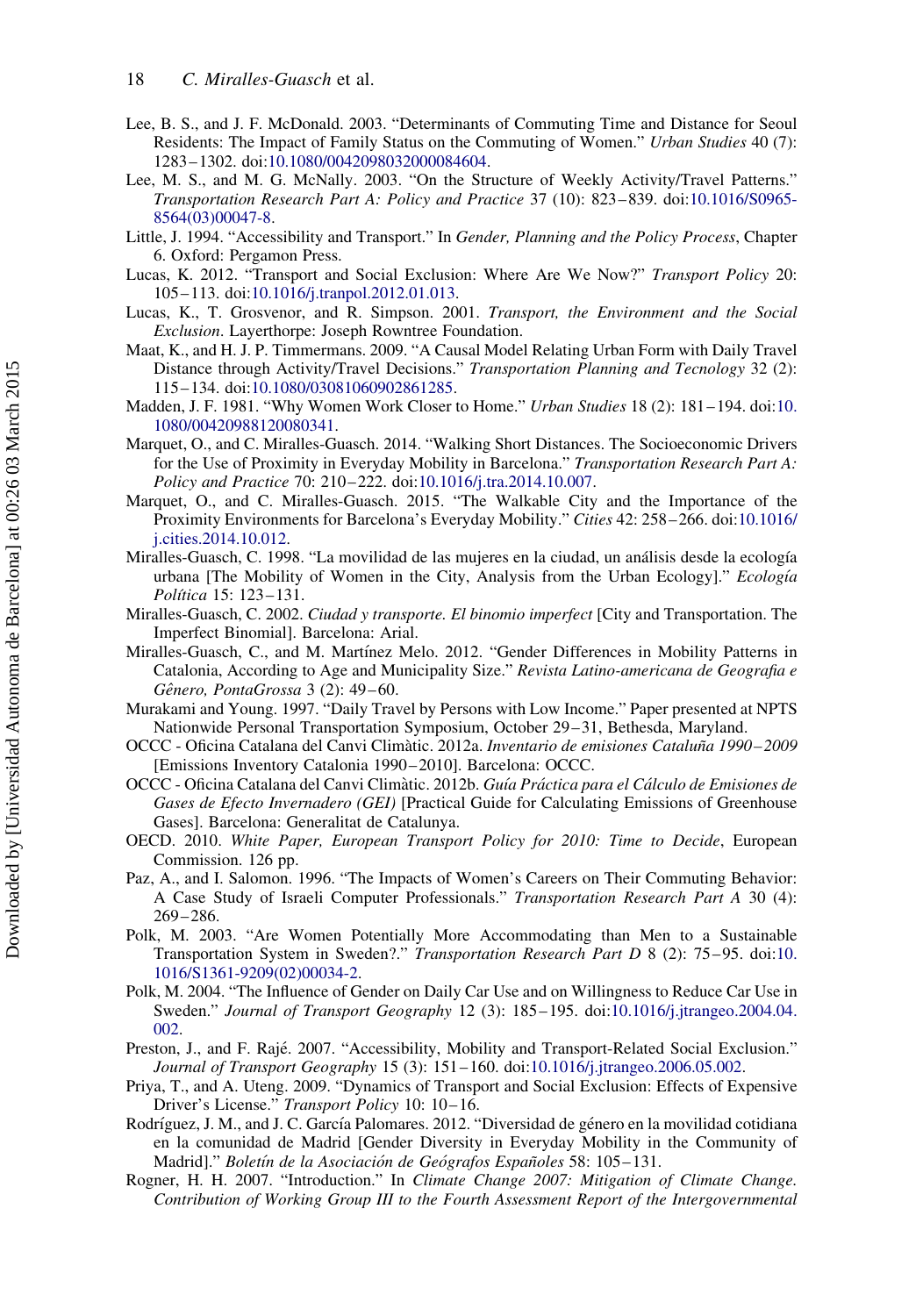<span id="page-20-0"></span>Panel on Climate Change, edited by B. Metz, O. R. Davidson, P. R. Bosch, R. Dave, and L. A. Meyer, 95-116. New York: Cambridge University Press.

- Root, Amanda, Laurie Schintler, Kenneth Button, and A. Root. 2000. "Women, Travel and the Idea of 'Sustainable Transport'." Transport Reviews 20 (3): 369 – 383. doi[:10.1080/](http://dx.doi.org/10.1080/014416400412850) [014416400412850](http://dx.doi.org/10.1080/014416400412850).
- Rosenbloom, S. 2006. "Understanding Women's and Men's Travel Patterns: The Research Challenge." In Research on Women's Issues in Transportation: Volume 1 Conference Overview and Plenary Papers, Conference Proceedings, 35, 7 – 28. Washington, DC: National Research Council.
- Sabaté, A., J. M. Rodríguez, and M.A. Diaz. 1995. [Women, Space and Society. Towards a Geography of Gender] Mujeres, espacio y sociedad. Hacia una geografía del género. Madrid: Síntesis.
- Sanz, A. 1999. "La ciudad sin distancias [The City Without Distances]." In La ciutat sostenible: un procés de transformació, edited by S. Rueda, 31-39. Girona: Universitat de Girona.
- Seguí Pons, J. M., M. R. Martínez Reynés, M. Ruiz, and J. E. Martí. 2004. "The Problem of Noise in Airport Environments. The Case of Palma de Mallorca." Boletín de la Asociación de Geógrafos Españoles 38: 225-244.
- Sheller, M., and J. Urry. 2006. "The New Mobilities Paradigm." Environment and Planning A 38 (2): 207– 226. doi[:10.1068/a37268](http://dx.doi.org/10.1068/a37268).
- Shove, E. 2010. "Beyond the ABC: Climate Change Policy and Theories of Social Change." Environment and Planning A 42 (6): 1273– 1285. doi:[10.1068/a42282.](http://dx.doi.org/10.1068/a42282)
- Singell, L. D., and J. H. Lillydahl. 1986. "An Empirical Analysis of the Commute to Work Patterns of Males and Females in Two-Earner Households." Urban Studies 23 (2): 119– 129. doi:[10.](http://dx.doi.org/10.1080/00420988620080111) [1080/00420988620080111.](http://dx.doi.org/10.1080/00420988620080111)
- Siren, A., and L. Hakamies-Blomqvist. 2005. "Sense and Sensibility. A Narrative Study of Older Women's Car Driving." Transportation Research Part F 8 (3): 213– 228. doi:[10.1016/j.trf.2005.](http://dx.doi.org/10.1016/j.trf.2005.04.008) [04.008.](http://dx.doi.org/10.1016/j.trf.2005.04.008)
- Vance, C., and R. Iovanna. 2007. "Gender and the Automobile: Analysis of Nonwork Service Trips." Transportation Research Record 2013 (1): 54 – 61. doi[:10.3141/2013-08.](http://dx.doi.org/10.3141/2013-08)
- Watson, M. 2012. "How Theories of Practice Can Inform Transition to a Decarbonised Transport System." Journal of Transport Geography 24: 488– 496. doi:[10.1016/j.jtrangeo.2012.04.002.](http://dx.doi.org/10.1016/j.jtrangeo.2012.04.002)
- WCED-World Commission on Environment and Development. 1987. Our Common Future. The Brundtland Report. Oxford: Oxford University Press.
- Whitelegg, J. 1993. Transport for a Sustainable Future: The Case for Europe. London: Bellhaven Press.
- Whitelegg, J. 1997. Critical Mass. London: Pluto Press.
- Young, D. 1995. Alternatives to Sprawl. Cambridge, MA: Lincoln Institute of Land Policy.

### ABSTRACT TRANSLATIONS

## Análisis de género de la movilidad cotidiana en territorios urbanos y rurales: de los desafíos a la sostenibilidad

Las diferencias de género en los patrones de movilidad entre mujeres y hombres son conocidas ya desde hace tiempo. Este estudio analiza cómo estas diferencias son reproducidas en distintos contextos urbanos y rurales. Utilizando datos de movilidad provenientes de una gran encuesta de movilidad realizada en 2006 en Espan˜a, examinamos las diferencias entre la movilidad de género a través de la edad, la elección modal y los propósitos de viaje. Se presta especial atención a como el territorio da forma a la movilidad y cómo estos contextos territoriales afectan diferentemente a la movilidad de género. El uso de esta fuente de datos permite la comparación de todos los viajes llevados a cabo por la población, incluyendo todos los medios de transporte. Tomando una mirada global sobre la movilidad, las relaciones desiguales que hombres y mujeres tienen con los diferentes medios de transporte se vuelven más visibles. Después de desagregar los datos por edad y contexto territorial, los resultados muestran que las mujeres utilizan medios de transporte sostenibles con más frecuencia que los hombres, y que viajan por motivos más